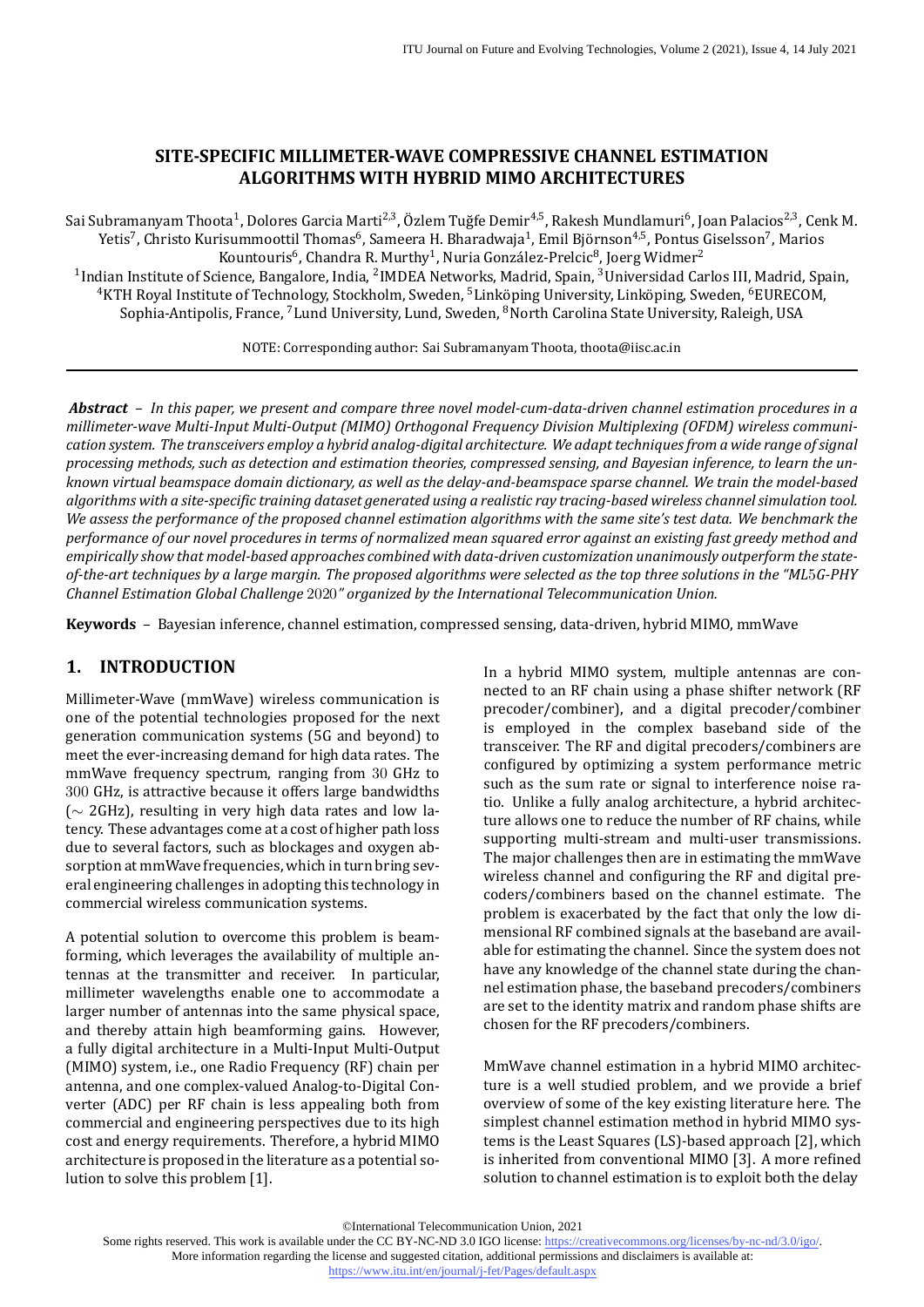and angular domain sparsity that mmWave channels ex‐ hibit. In this approach, the channel estimation problem is formulated as a sparse recovery problem [\[4\]](#page-13-3). Such com‐ pressive sensing based estimation techniques were first developed for frequency-flat hybrid mmWave MIMO sys-tems[[5](#page-13-4), [6](#page-13-5)]. Recently, frequency-selective channels with OFDM‐based communications leading to a more complex estimation problem have also been considered, with dif‐ ferent approaches to exploit the sparse channel characteristics [\[4,](#page-13-3) [7](#page-13-6), [8](#page-13-7)]. Several model‐based signal processing techniques for mmWave channel estimation under various system settings can be found in[[9](#page-13-8)[–23](#page-14-0)].

Machine Learning and Artificial Intelligence (ML/AI) have been shown to be powerful tools in diverse areas such as natural language processing, speech processing, and im‐ age recognition, where it is challenging to design specific model‐based algorithms. However, the impact of ML/AI on the design and optimization of communication sys‐ tems is yet to be extensively studied, especially under re‐ alistic and practically meaningful settings. We aim to ad‐ dress some of the aspects of ML/AI in wireless communi‐ cations here.

In this paper, we study the potential advantage of us‐ ing data-driven approaches for channel estimation in hybrid MIMO systems. The model‐cum‐data driven algo‐ rithms we develop in this paper were selected as the **top three** solutions in the "**ML5G‑PHY Channel Estimation Global Challenge 2020**" organized by the International Telecommunication Union  $(TU)^{1}$ . Our main goal in this paper is to present and contrast these three algorithms for estimating an mmWave channel in a hybrid MIMO system. We compare the Normalized Mean Squared Er‐ ror (NMSE) performance of these approaches and discuss the machine learning techniques relevant for the challenge at hand. These approaches utilize the channel train‐ ing datasets generated using the *Raymobtime* tool to customize the algorithms so that they perform well for a test dataset generated in a similar environment[[24\]](#page-14-1).

We provide a brief overview of the three solutions below:

- 1. We integrate a fast greedy search with a high‐ performing Bayesian inference method in the first approach.<sup>2</sup> We use a Multi-Level Greedy Search (MLGS) to learn the sparsifying virtual beamspace dictionary that reduces the dimensionality of the problem and use the learned dictionary to estimate the channel using a Sparse Bayesian Learning (SBL) method. We finally exploit the delay-domain sparsity to de‐noise the estimated channels. We name the al‐ gorithm as MLGS‐SBL.
- 2. As a second approach, we propose another SBL‐ based algorithm to exploit the sparsity of the chan‐ nel. We utilize the pattern-coupling concept to

model possible block sparsity patterns among the consecutive Angle Of Arrivals (AoAs) and Angle Of Departures (AoDs). As a first step, we obtain the time-domain channels from the provided training<br>dataset via the inverse Discrete Fourier dataset via Transform (DFT) and remove the channel taps with small magnitude. Then, we apply the algorithm to the ground truth time-domain channels to obtain the sparse representations. Using joint angular distribution learned from training data, we refine the grids and patterncoupling relations in the testing stage to improve the channel estimation quality. This approach is called "Pattern‐Coupled Sparse Bayesian Learning for Channel Estimation with Dominating Delay Taps (PCSBL‐DDT)" in the paper.

3. The third approach, Projection Cuts Orthogonal Matching Pursuit (PC-OMP), is based on the Orthogonal Matching Pursuit (OMP) algorithm. This method makes use of the sparsity of the mm‐wave channel to extract channel components. At each iteration of the OMP algorithm, a coarse estimate of the strongest path parameters (AoA, AoD, and delay) is obtained by a low resolution grid search. Then, each of the three parameters is refined alternately, assuming the other two to be known. In this way, we keep the algo‐ rithm's complexity low without compromising on its accuracy. At the end of each iteration, a path detec‐ tion hypothesis is tested, and, if successful, the path is subtracted from the channel. This process is re‐ peated until no additional path is detected.

## 1.1 Notation

The operator  $(\cdot)^*$  represents the conjugate transpose or conjugate for a matrix or a scalar, respectively.  $\bar{\mathbf{A}}$ ,  $\mathbf{A}^T$ , and **A** † denote the conjugate, transpose, and Moore‐Penrose pseudoinverse of a matrix **A**, respectively. The multivari‐ ate complex Gaussian distribution with mean vector  $\mu$ and covariance matrix **C** is denoted by  $\mathcal{CN}(\boldsymbol{\mu}, \mathbf{C})$  and its probability density function (pdf) of a random vector **x** is denoted by  $\mathcal{CN}(\mathbf{x}|\boldsymbol{\mu}, \mathbf{C})$ . blkdiag(⋅) represents the blockdiagonal part of a matrix. diag( $\mathbf{X}$ ) or diag( $\mathbf{x}$ ) represents a vector obtained by the diagonal elements of the matrix **X** or the diagonal matrix obtained with the elements of **x** in the diagonal, respectively.  $A \otimes B$  denotes the Kronecker product of the matrices **A** and **B**.  $||A||_F$  denotes the Frobenius norm of a matrix  $\mathbf{A}$ .  $\langle \mathbf{a}, \mathbf{b} \rangle$  is the inner product of the two vectors **a** and **b**. The trace of a matrix **A** is denoted by tr(**A**). Tx and Rx denote the transmitter and receiver, respectively. We use  $vec(A)$  to vectorize the matrix **A** column-wise. **E**[⋅] denotes the expectation.

## **2. SYSTEM MODEL**

We consider a single cell mmWave hybrid MIMO‐OFDM system with  $N_t$  antennas at the transmitter (Tx) and  $N_t$ antennas at the receiver (Rx), as shown in Fig. [1.](#page-2-0)

<sup>1</sup>https://www.itu.int/en/ITU‐T/AI/challenge/2020/Pages/default.aspx <sup>2</sup>The order in which the algorithms are presented is unrelated to their ranking in the ITU ML5G‐PHY channel estimation challenge. The or‐ dering is based on ease of presentation and readability of the paper.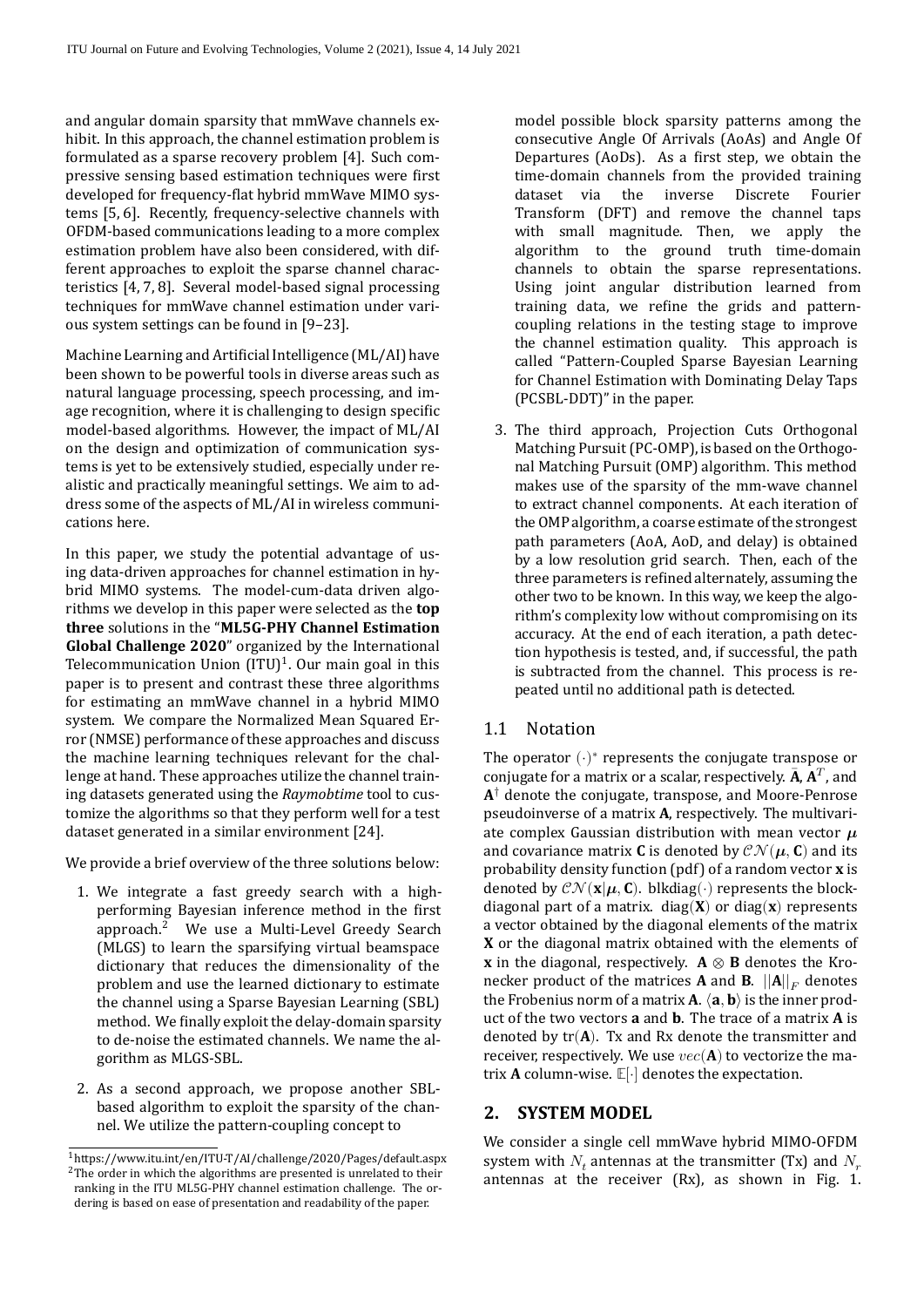<span id="page-2-0"></span>

Fig. 1 - mmWave MIMO system based on a hybrid analog-digital architecture.

The Tx and Rx are equipped with  $L_t$  and  $L_r$  RF chains, respectively. The training input signal  $\mathbf{s}[k] \in \mathbb{C}^{L_t \times 1}$  on the  $k^{\text{th}}$  subcarrier is OFDM modulated, up-converted to RF, and analog precoded using  $\mathbf{F}_{tr} \in \mathbb{C}^{N_t \times L_t}$ , and transmitted over the air to the Rx via an mmWave channel denoted by  $\mathbf{H}[k]$  on the  $k^{\text{th}}$  subcarrier. The received signal is filtered using an RF combining matrix  $\mathbf{W}_{tr} \in \mathbb{C}^{N_r \times L_r}$ , down‐converted to baseband, OFDM demodulated to obtain the  $k^{\text{th}}$  subcarrier's complex baseband signal  $\mathbf{y}[k] \in \mathbb{C}^{L_r \times 1}$ . We denote the total number of subcarriers  $\overline{b}$  by  $K$ .

In the initial access phase, the system has no prior knowledge of the channel, and therefore the precoder and combiner matrices cannot be designed to optimize any chosen performance metric. Hence, we choose random analog precoding and combining matrices (with unit modulus entries). In our system model, we adopt a fully connected phase shifter network for analog precoding/combining. The analog precoders and combiners are frequency-flat, and thus are the same for each subcarrier  $k = 1, ..., K$ . The system operates with Uniform Linear Arrays (ULAs) at both the Tx and Rx with half wavelength spacing be-tween consecutive antennas. The total number of training frames is denoted by  $M$ .

After RF combining, down-conversion, zero prefix removal and DFT, the complex baseband signal received during the  $m^{\text{th}}$  training frame for the  $k^{\text{th}}$  subcarrier, denoted by  $\mathbf{y}^{(m)}[k] \in \mathbb{C}^{L_r \times 1}$  is given by

$$
\mathbf{y}^{(m)}[k] = \mathbf{W}_{\text{tr}}^{(m)^*}(\mathbf{H}[k]\mathbf{F}_{\text{tr}}^{(m)}\mathbf{q}^{(m)}t^{(m)}[k] + \mathbf{n}^{(m)}[k]), \quad (1)
$$

for  $m = 1, ..., M$  where  $H[k] \in \mathbb{C}^{N_r \times N_t}$  represents the frequency domain MIMO channel matrix for the  $k^{\text{th}}$  subcarrier. We choose the  $m^{\text{th}}$  training signal as  $\mathbf{s}^{(m)}[k] =$  $\mathbf{q}^{(m)}t^{(m)}[k]$ , where  $t^{(m)}[k]\in\mathbb{C}$  is a subcarrier-dependent pilot symbol, and  $\mathbf{q}^{(m)} \in \mathbb{C}^{L_t \times 1}$  is a frequency-flat vector whose entries are chosen as  $\frac{1}{\sqrt{2L_t}}(a+jb)$ , where  $a, b \in$  ${-1, 1}$  and are uniformly distributed. The noise vector  $\mathbf{n}^{(m)}[k]$  is independently and identically distributed across  $K$  subcarriers as  $\mathcal{CN}(\mathbf{0}, \sigma^2 \mathbf{I}_{N_r})$ . We define the transmit Signal-to-Noise Ratio (SNR) as  $\rho = \frac{1}{\sigma_n^2}$ . After compensating for  $t^{(m)}[k]$ , and vectorizing *[\(1\)](#page-2-1)*, we use the

result 
$$
vec(\mathbf{AXB}) = (\mathbf{B}^T \otimes \mathbf{A})vec(\mathbf{X})
$$
 to obtain  
\n
$$
vec(\mathbf{y}^{(m)}[k]) = \underbrace{\left(\mathbf{q}^{(m)}^T\mathbf{F}_{tr}^{(m)T} \otimes \mathbf{W}_{tr}^{(m)^*}\right)}_{\Phi^{(m)}}vec(\mathbf{H}[k]) + \mathbf{W}_{tr}^{(m)^*}\mathbf{n}^{(m)}[k].
$$
 (2)

<span id="page-2-3"></span>Next, we describe the mmWave channel model.

### 2.1 Channel model

We consider a frequency-selective geometric channel model that is constant across  $M$  training frames, and has  $N_c$  delay taps [\[4,](#page-13-3) [25\]](#page-14-2). The  $d^{\text{th}}$  delay tap is modeled as a clustered channel with  $L$  paths as

$$
\mathbf{H}_d = \sqrt{\frac{N_t N_r}{L \rho_L}} \sum_{\ell=1}^L \alpha_\ell p(dT_s - \tau_\ell) \mathbf{a}_R(\phi_\ell) \mathbf{a}_T^*(\theta_\ell), \qquad (3)
$$

where  $\rho_L$  is the path loss between Tx and Rx,  $\alpha_{\ell}$  represents the complex path gain,  $\phi_{\ell}$  is the AoA,  $\theta_{\ell}$  is the AoD,  $\tau_{\ell}$  denotes the delay of the  $\ell^{\text{th}}$  path. The corresponding Rx and Tx array steering vectors are denoted by  $\mathbf{a}_R(\phi_\ell) \in \mathbb{R}^N$  $\mathbb{C}^{N_r \times 1}$  and  $\mathbf{a}_T(\theta_\ell) \in \mathbb{C}^{N_t \times 1}$ , respectively. The pulse shaping and other low pass filtering evaluated at  $\tau$  is represented by  $p(\tau)$ , and  $T_s$  is the sampling interval. We represent the MIMO channel  $H_d$  in a matrix form as

<span id="page-2-5"></span><span id="page-2-4"></span>
$$
\mathbf{H}_d = \mathbf{A}_{\mathrm{R}} \boldsymbol{\Delta}_d \mathbf{A}_{\mathrm{T}}^*,\tag{4}
$$

<span id="page-2-1"></span>where  $\mathbf{A}_R \in \mathbb{C}^{N_r \times L}$  and  $\mathbf{A}_T \in \mathbb{C}^{N_t \times L}$  contain the Rx and Tx array steering vectors  $\mathbf{a}_R(\phi_\ell)$  and  $\mathbf{a}_T(\theta_\ell)$  as their columns for  $\ell = 1, ..., L$ , respectively.  $\Delta_d \in \mathbb{C}^{L \times L}$  is a diagonal matrix containing the complex channel gains. We take a  $K$ -point DFT of the delay-domain channel to get the frequency domain representation as

$$
\mathbf{H}[k] = \sum_{d=0}^{N_c-1} \mathbf{H}_d \exp\left(-\frac{j2\pi kd}{K}\right) = \mathbf{A}_R \mathbf{\Delta}[k] \mathbf{A}_T^*, \qquad (5)
$$

for  $k = 0, ..., K - 1$ , and

$$
\mathbf{\Delta}[k] = \sum_{d=0}^{N_c - 1} \mathbf{\Delta}_d \exp\left(-\frac{j2\pi kd}{K}\right). \tag{6}
$$

We adopt the extended virtual channel model in[[25\]](#page-14-2) to represent  $\mathbf{H}_d$  as

<span id="page-2-2"></span>
$$
\mathbf{H}_d \approx \tilde{\mathbf{A}}_{\rm R} \Delta_d^v \tilde{\mathbf{A}}_{\rm T}^*,\tag{7}
$$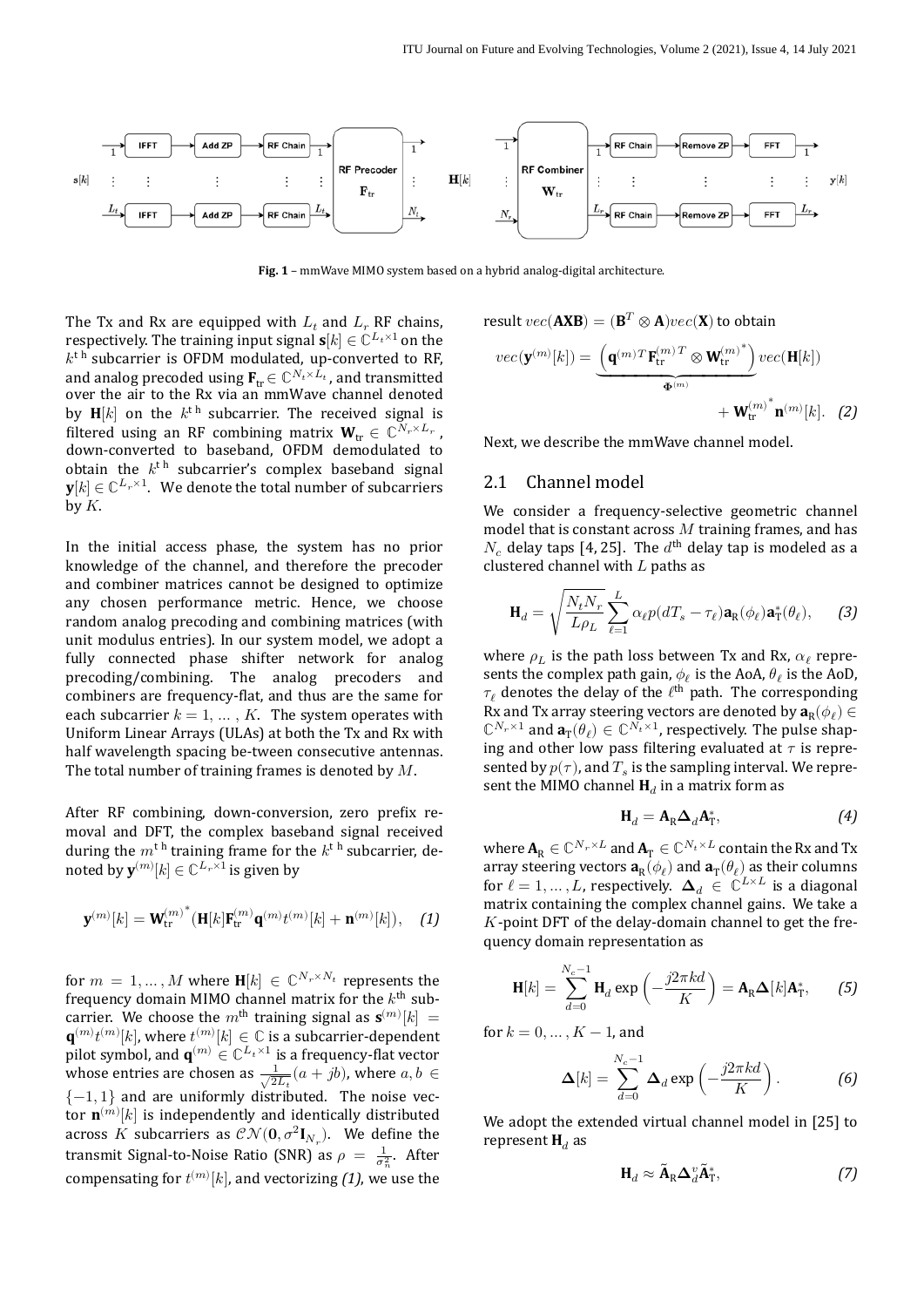where the dictionary matrices  $\tilde{\textbf{A}}_{\text{R}} \in \mathbb{C}^{N_r \times G_r}$  and  $\tilde{\textbf{A}}_{\text{T}} \in \mathbb{C}^{N_r \times G_r}$  $\mathbb{C}^{N_t \times G_t}$  contain the Rx and Tx array steering vectors evaluated on a grid of size  $G_r$  for the AoA and a grid of size  $G_t$  for the AoD, respectively. When  $G_r$  and  $G_t$  are chosen properly, i.e., much greater than  $L$ ,  $\mathbf{\Delta}^v_d \in \mathbb{C}^{G_r \times G_t}$  becomes a sparse matrix containing the channel path gains on the locations that match with the actual AoDs and AoAs. We represent *[\(7\)](#page-2-2)* in the frequency domain as

$$
\mathbf{H}[k] \approx \tilde{\mathbf{A}}_{\mathrm{R}} \mathbf{\Delta}^{\mathrm{v}}[k] \tilde{\mathbf{A}}_{\mathrm{T}}^*,\tag{8}
$$

for  $k = 0, ..., K - 1$ , and

$$
\mathbf{\Delta}^{v}[k] = \sum_{d=0}^{N_c - 1} \mathbf{\Delta}_d^v \exp\left(-\frac{j2\pi kd}{K}\right). \tag{9}
$$

Note that the dictionary matrices  $\tilde{A}_R$  and  $\tilde{A}_T$  are common to all the subcarriers due to the frequency-flat array response vectors. Hence, the sparse matrices  ${\bf \Delta}^v[k]$ for  $k = 1, ..., K$  have the non-zero elements at the same indices. This means that they share a common sparsity pattern[[4](#page-13-3)].

Now, we vectorize *[\(8\)](#page-3-0)* to get

$$
vec(\mathbf{H}[k]) = (\tilde{\mathbf{A}}_{\mathrm{T}} \otimes \tilde{\mathbf{A}}_{\mathrm{R}}) vec(\mathbf{\Delta}^{\mathrm{v}}[k]).
$$
 (10)

We define  $\Psi = \overline{\mathbf{A}}_{\text{T}} \otimes \mathbf{A}_{\text{R}} \in \mathbb{C}^{N_t N_r \times G_t G_r}$  and  $\mathbf{h}^{\text{v}}[k] =$  $vec(\mathbf{\Delta}^{\mathbf{v}}[k]) \in \mathbb{C}^{G_t G_r}$ , and substitute  $vec(\mathbf{H}[k])$  in *[\(2\)](#page-2-3)* to get

$$
vec(\mathbf{y}^{(m)}[k]) = \mathbf{\Phi}^{(m)}\mathbf{\Psi}\mathbf{h}[k] + \mathbf{n}_c^{(m)}[k], \quad (11)
$$

where  $\mathbf{n}_c^{(m)}[k] = \mathbf{W}_{\textrm{tr}}^{(m)}$ tr  $\sum_{i=1}^{\infty} \ln^{(m)}[k]$ . By concatenating the RF combined signals of  $\overline{M}$  training frames, we get

$$
\underbrace{\left[\begin{array}{c} \mathbf{y}^{(1)}[k] \\ \vdots \\ \mathbf{y}^{(M)}[k] \end{array}\right]}_{\mathbf{y}[k]} = \underbrace{\left[\begin{array}{c} \mathbf{\Phi}^{(1)} \\ \vdots \\ \mathbf{\Phi}^{(M)} \end{array}\right]}_{\mathbf{\Phi}} \mathbf{\Psi} \mathbf{h}^{v}[k] + \underbrace{\left[\begin{array}{c} \mathbf{n}_{c}^{(1)}[k] \\ \vdots \\ \mathbf{n}_{c}^{(M)}[k] \end{array}\right]}_{\mathbf{n}_{c}[k]}.
$$
\n(12)

Now, by stacking the received signals of  $K$  subcarriers, we get the final system equation

$$
\mathbf{Y} = [\mathbf{y}[1] \quad \dots \quad \mathbf{y}[K]]
$$
  
=  $\mathbf{\Phi} \mathbf{\Psi} [\mathbf{h}^{\mathbf{v}}[1] \quad \dots \quad \mathbf{h}^{\mathbf{v}}[K]] + [\mathbf{n}_c[1] \quad \dots \quad \mathbf{n}_c[K]]$   
=  $\mathbf{\Phi} \mathbf{\Psi} \mathbf{H}^{\mathbf{v}} + \mathbf{N}_c.$  (13)

Our goal is to estimate  $H[k]$ , for  $k = 0, ..., K - 1$ , given Y and  $\Phi$ . As the AoDs and AoAs are the same for all the subcarriers,  $\mathbf{H}^{\text{v}}\in\mathbb{C}^{G_{t}G_{r}\times K}$  has a joint row sparse structure, i.e., the support set of each column of  $\mathbf{H}^v$  are the same. Also, we do not have the knowledge of the sparsifying dic‐ tionary  $\Psi$  and the noise variance, which makes the channel estimation problem more challenging. In the follow‐ ing sections, we present three different solutions to this channel estimation problem.

#### **3. MLGS‑SBL**

In this section, we propose a model‐based approach using the framework of Compressed Sensing (CS), to estimate the mmWave channel given the received pilot measure‐ ments and the frequency-flat transmit vector. We integrate a fast greedy search procedure and a high perform‐ ing statistical inference method to estimate the channel. The algorithm consists of the following steps:

- <span id="page-3-0"></span>1. Preconditioning
- 2. Multi‐level greedy search for dictionary learning
- 3. Noise variance estimation
- 4. Sparse Bayesian learning for channel estimation
- 5. Channel de‐noising

We provide a detailed description of each step below.

## 3.1 Preconditioning

Sparse signal recovery using greedy algorithms, such as OMP, are likely to choose the correct support set when the noise covariance matrix is diagonal. In our mmWave channel estimation problem, RF combining by  $W_{tr}$  at the front end of the receiver results in correlated noise, which needsto be whitened using a preconditioning filter [[4](#page-13-3)].

<span id="page-3-1"></span>The scaled noise covariance matrix before whitening is

$$
\mathbf{C}_{\mathbf{w}} = \frac{\mathbb{E}\left[\mathbf{n}_c[k]\mathbf{n}_c^*[k]\right]}{\sigma^2}
$$
  
=blkdiag{ $\mathbf{W}_{tr}^{(1)^*}\mathbf{W}_{tr}^{(1)}, \dots, \mathbf{W}_{tr}^{(M)^*}\mathbf{W}_{tr}^{(M)}$ }. (14)

We get the above by noting that

$$
\mathbb{E}\left[\mathbf{n}_c^{(i)}[k]\mathbf{n}_c^{(j)^*}[k]\right] = \sigma^2 \mathbf{W}_{\text{tr}}^{(i)^*} \mathbf{W}_{\text{tr}}^{(j)} \delta[i-j]. \tag{15}
$$

<span id="page-3-3"></span>We perform a Cholesky decomposition of  $C_w$  to obtain  $\mathbf{C}_{w} = \mathbf{D}_{w}^{*} \mathbf{D}_{w}$ , where  $\mathbf{D}_{w} \in \mathbb{C}^{ML_r \times ML_r}$  is upper triangular. Let us define  $\mathbf{D}_{w}^{-*}$  to denote the inverse of  $\mathbf{D}_{w}^{*}$ . Now, we multiply the RF combined received signal *[\(12\)](#page-3-1)* by  $\mathbf{D}_{w}^{-*}$ to obtain the noise‐whitened received signal:

<span id="page-3-2"></span>
$$
\mathbf{y}_{\mathbf{w}}[k] = \mathbf{D}_{\mathbf{w}}^{-*} \mathbf{y}[k] = \mathbf{D}_{\mathbf{w}}^{-*} \mathbf{\Phi} \mathbf{\Psi} \mathbf{h}^{\mathbf{v}}[k] + \mathbf{D}_{\mathbf{w}}^{-*} \mathbf{n}_c[k]
$$

$$
= \Upsilon_{\mathbf{w}} \mathbf{h}^{\mathbf{v}}[k] + \mathbf{D}_{\mathbf{w}}^{-*} \mathbf{n}_c[k], \qquad (16)
$$

where  $\mathbf{\hat{T}}_{w} = \mathbf{D}_{w}^{-*} \mathbf{\Phi} \mathbf{\Psi} \in \mathbb{C}^{ML_r \times G_t G_r}$ . Concatenating the noise-whitened received signals of all the  $K$  subcarriers, we get

<span id="page-3-4"></span>
$$
\mathbf{Y}_{\mathbf{w}} = [\mathbf{y}_{\mathbf{w}}[1] \quad \dots \quad \mathbf{y}_{\mathbf{w}}[K]] = \mathbf{\Phi}_{\mathbf{w}} \mathbf{\Psi} \mathbf{H}^{\mathbf{v}} + \mathbf{N}_{\mathbf{w}} \,, \qquad (17)
$$

where  $\mathbf{Y}_w \in \mathbb{C}^{ML_r \times K}$ ,  $\boldsymbol{\Phi}_w = \mathbf{D}_w^{-*} \boldsymbol{\Phi} \in \mathbb{C}^{ML_r \times N_t N_r}$ , and  $\mathbf{N}_{\mathbf{w}} = \mathbf{D}_{\mathbf{w}}^{-*} [\mathbf{n}[1] \quad \dots \quad \mathbf{n}[K]] \in \mathbb{C}^{ML_r \times K}$ . Thus, we need to estimate the row sparse matrix  $\mathbf{H}^{\text{v}}$  given  $\mathbf{Y}_{\text{w}}$  and  $\mathbf{\Phi}_{\text{w}}$ .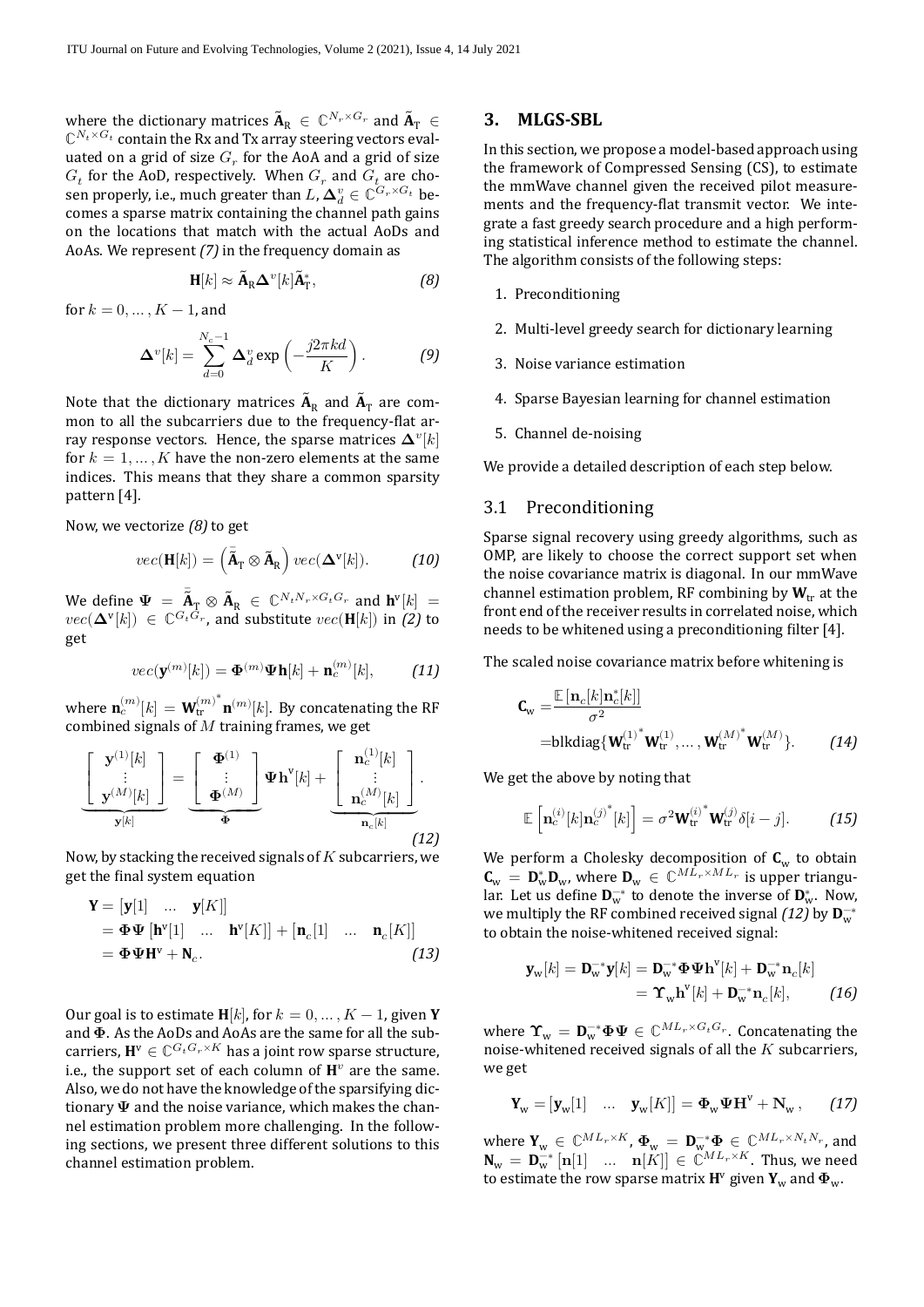## 3.2 Multi‐level greedy search

We obtain an initial channel estimate using the MLGS procedure with a coarsely quantized beamspace dictio‐ nary. We adopt the Simultaneously Weighted Orthogonal Matching Pursuit (SW-OMP) algorithm as our base algorithm to form an initial estimate of the channel [\[4](#page-13-3)]. As the sparsifying dictionary  $\Psi$  is unknown a priori, we use rowtruncated DFT matrices of size  $N_t \times G_t$  and  $N_r \times G_r$  as the Tx and Rx array steering matrices, respectively. Let  $\widetilde{\Psi}$ be the initial sparsifying dictionary.

In the first step of MLGS, we select a column from  $\widetilde{\Psi}$  that is maximally correlated with the received signal. Mathe‐ matically,

$$
\hat{i} = \arg \max_{i} \sum_{k=1}^{K} \left| \left( \boldsymbol{\Phi}_{\mathbf{w}} \widetilde{\boldsymbol{\Psi}}[:, i] \right)^{*} \mathbf{y}_{\mathbf{w}}[k] \right|^{2}, \quad (18)
$$

where | ⋅ | denotes an element-wise modulus operation, and  $\widetilde{\Psi}[:,i]$  is the  $i^{\text{th}}$  column of  $\widetilde{\Psi}.$  Once we select  $\widehat{i}$ , we extract AoD  $\theta_{\hat{i}}$  and AoA  $\phi_{\hat{i}}$  using the structure of  $\widetilde{\mathbf{\Psi}}$ , and form a finely spaced dictionary of range  $(\theta_{\hat{i}} - \Delta\theta, \theta_{\hat{i}} + \Delta\theta)$  and  $(\phi_{\hat{i}} - \Delta \phi, \phi_{\hat{i}} + \Delta \phi)$ , where  $\Delta \theta$  and  $\Delta \phi$  are appropriately chosen based on the spatial quantization of the previously chosen dictionary. We repeat  $(18)$  with  $\widetilde{\Psi}$  replaced by the newly formed dictionary, and choose a new {AoD, AoA} pair. We repeat this process  $N$  times and select one set of AoD and AoA. Then, we compute

$$
\widehat{\mathbf{H}}^{\mathrm{v}} = \left(\mathbf{\Phi}_{\mathrm{w}}\widehat{\mathbf{\Psi}}\right)^{\dagger} \mathbf{Y}_{\mathrm{w}},\tag{19}
$$

where  $\widehat{\Psi}$  is formed using the currently chosen AoD and AoA. This whole procedure constitutes the first out of  $S$ iterations of the MLGS algorithm in which we recover a single tap.

In the  $s^{\text{th}}$  iteration of MLGS, we recover  $s$  channel taps by following the same steps as above, but with the residual  $\mathbf{Y}_\mathsf{w}' = \mathbf{Y}_\mathsf{w} - \mathbf{\Phi}_\mathsf{w}\widehat{\mathbf{\Psi}} \widehat{\mathbf{H}}^\mathsf{v}$  as observations, where  $\widehat{\mathbf{\Psi}}$  comprises the set of {AoD, AoA} pairs chosen in the first  $s - 1$  iterations. Therefore, after  $S$  iterations, we recover  $S$  virtual beamspace channel taps. We summarize MLGS as a flow diagram in Fig. [2.](#page-4-1)

## 3.3 Noise variance estimation

We estimate the noise variance  $\hat{\sigma}_{n}^{2}$  using the residual output from MLGS. The noise variance is computed as

$$
\hat{\sigma}_n^2 = \frac{1}{MKL_r} ||\mathbf{Y}_{\mathbf{w}}'||_F^2.
$$
 (20)

#### 3.4 Sparse Bayesian learning

In this step, our goal is to refine the channel estimates output by the MLGS procedure. For convenience, we recall the measurement equation:

$$
\mathbf{Y}_{w} = \mathbf{\Phi}_{w} \widehat{\mathbf{\Psi}} \mathbf{H}^{v} + \mathbf{N}_{w}, \qquad (21)
$$

<span id="page-4-1"></span>

**Fig. 2** – Flow diagram of MLGS.

<span id="page-4-0"></span>where  $\widehat{\Psi} = (\widehat{\bar{\mathbf{A}}}_\text{T} \otimes \widehat{\mathbf{A}}_\text{R})$  is the dictionary output by MLGS. We adopt a statistical inference approach to infer the posterior distribution of  $\mathbf{H}^v$  given the measurements  $\mathbf{Y}_{w}$ , measurement matrix  $\mathbf{\Phi}_w \widehat{\mathbf{\Psi}}$ , and noise variance  $\widehat{\sigma}_n^2$ .

We use sparse Bayesian learning, a type-II maximum likelihood estimation procedure to obtain the channel esti‐ mate $[26, 27]$  $[26, 27]$  $[26, 27]$ . In this method, we consider  $\mathbf{H}^{\text{v}}$  as a hidden variable, and obtain its posterior statistics given the observations. We impose a parameterized complex Gaus‐ sian prior on each column of the channel as  $\mathcal{CN}(\mathbf{0}, \mathbf{\Gamma})$ , where  $\Gamma = \text{diag}(\gamma)$ . Using a common hyper-parameter  $\gamma$  across all the columns of  $\mathbf{H}^{\text{v}}$  aids in promoting common row sparsity in the solution. Now, we need to obtain the posterior distribution of  $\mathbf{H}^{\vee}$ , and the hyper-parameter  $\gamma$ . Since the prior and the noise are both Gaussian, obtain‐ ing the posterior statistics of  $H<sup>v</sup>$  is straightforward. But, computing  $\gamma$  requires computing the marginal probability distribution  $p(\mathbf{Y}_w; \gamma)$  and maximizing it w.r.t.  $\gamma$ , which is called evidence maximization or type‐II maximum like‐ lihood estimation.

To solve this, we use the Expectation Maximization (EM) algorithm, which works by lower bounding the logarithm of the evidence  $p(\mathbf{Y}_w; \gamma)$ , and maximizing it iteratively. We treat  $H^v$  as a hidden variable. In the expectation  $(E)$ step, we compute the expectation of the log likelihood of  $(\mathbf{Y}_w, \mathbf{H}^v)$  w.r.t.  $p(\mathbf{H}^v | \mathbf{Y}_w, \gamma)$ . In the maximization (M) step, we compute the hyper-parameter  $\gamma$  by maximizing the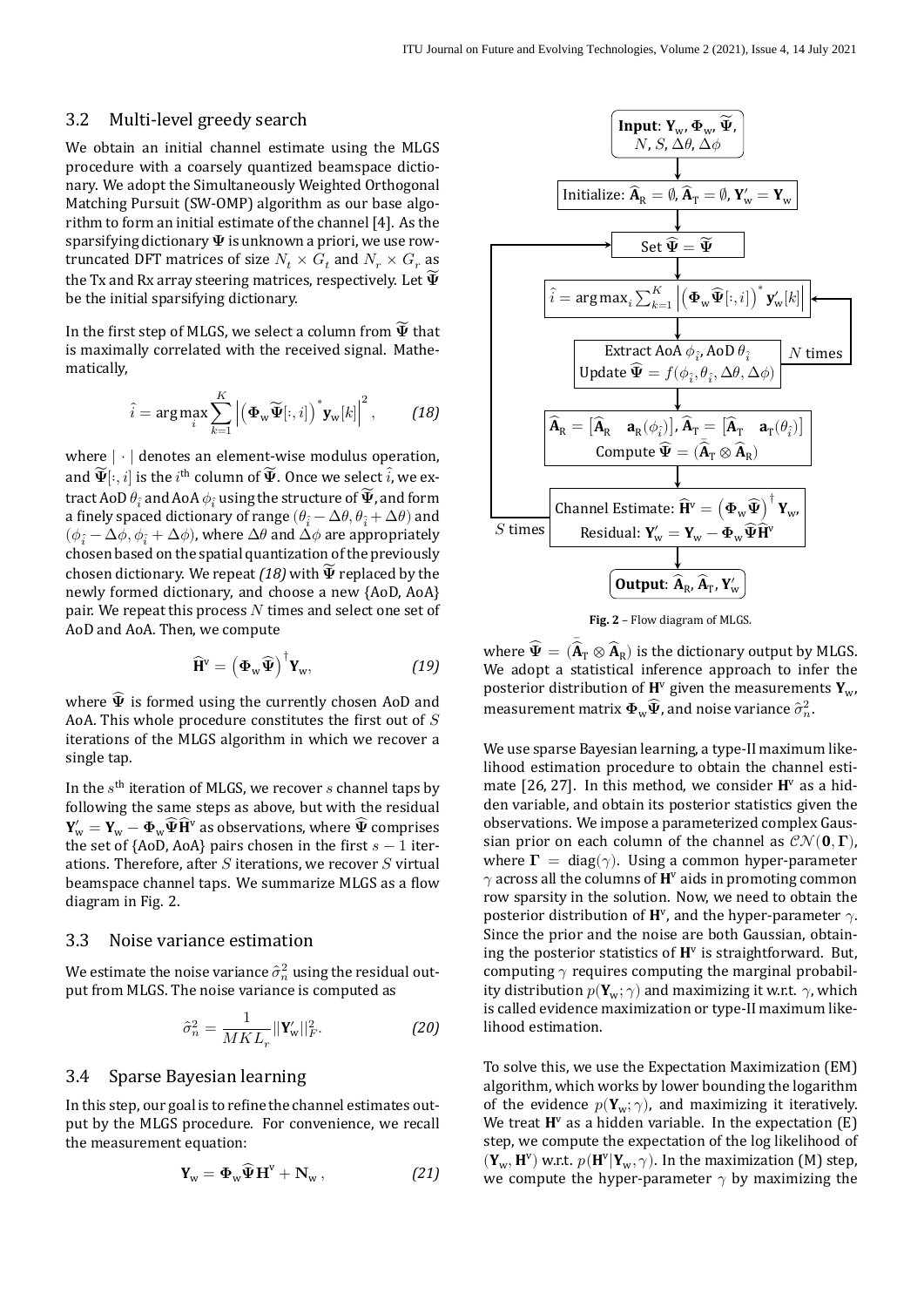<span id="page-5-0"></span>

**Fig. 3** – Flow diagram of MSBL.

function obtained in the E step. More details of SBL and type‐II ML estimation can be found in [\[26](#page-14-3), [28](#page-14-5)]. We pro‐ vide a flow diagram of Multiple Measurement Vector SBL (MSBL) to compute the posterior mean and covariance of the channel, and the hyper-parameters, in Fig. [3.](#page-5-0) Specifically, in Fig. [3](#page-5-0), the E‐step of the EM algorithm corresponds to the computation of  $\Sigma_{\rm Y}$ ,  $\Sigma_{\rm H}$  and  $\widehat{\rm H}^{\rm v}$ , and the M-step corresponds to the computation of  $\Gamma$ . We also elaborate on the E‐ and M‐steps, albeit in the slightly different context of pattern‐coupled sparse Bayesian learning, in Section [4](#page-5-1).

 $\widehat{\mathbf{H}}^{\text{v}}$ , we estimate the support of the row sparse matrix and the Frobenius norm of the residual  $\tilde{\mathbf{Y}}_{\mathrm{w}} = \mathbf{Y}_{\mathrm{w}} - \mathbf{\Phi}_{\mathrm{w}}\widehat{\mathbf{\Psi}}\widehat{\mathbf{H}}^{\mathrm{v}}.$ Once we obtain the frequency domain channel estimate the channel coefficients using the hyper-parameters obtained using SBL. We estimate the noise variance using

#### 3.5 Denoising

By analyzing the training dataset, we observed that the channel is sparse in both the virtual beamspace and de‐ lay domains. We exploited the beamspace sparsity and obtained the frequency domain channel estimates using MLGS and SBL. In this final step, we exploit the delay

domain sparsity to denoise the channel to further reduce the MSE between the original and estimated channels.

value of P is inversely proportional to  $\hat{\sigma}_n^2$ , and the train-For each subcarrier k, we compute  $\left(\mathbf{\bar{A}}_{\mathbf{T}} \otimes \mathbf{\hat{A}}_{\mathbf{R}}\right) \mathbf{H}^{\text{v}}[:, k]$ , and reshape it to form  $k^{\text{th}}$  subcarrier's channel matrix of size  $N_r \times N_t$ . Then, for each transmit and receive antenna pair, we compute a  $K$ -point inverse DFT to obtain a delaydomain channel estimate. We retain the  $P$  dominant taps in the delay‐domain channel estimate, and set the other  $K - P$  taps to 0. We fix P based on the estimated noise variance, and the number of training frames  $M$ . The ing dataset is used to choose an appropriate  $P$ . From our experiments on the training dataset, we found that this denoising step leads to an approximately 2 dB reduction in NMSE.

This concludes the description of the MLGS‐SBL ap‐ proach, and we will describe the second approach in the next section.

## <span id="page-5-1"></span>**4. PCSBL‑DDT**

In this section, we present another SBL based approach to the site-specific hybrid MIMO channel estimation problem. In this method, we adapt and extend the patterncoupled SBL in [[29\]](#page-14-6) to our problem, by introducing spar‐ sity connections (or couplings) between the consecutive AoAs and AoDs. We also impose a common sparsity model on the hyper-parameters such that all the delay taps share a common support. We will show that, to‐ gether, these two innovations result in accurate channel estimates.

Recall that, in *[\(12\)](#page-3-1)*, the matrix  $\mathbf{\Phi} \in \mathbb{C}^{ML_r \times N_t N_r}$  is known. and we are given the received signals  $y[k]$  for  $k = 1, ..., K$ . We use a fixed grid, although the grid points are different for training and testing stages. Hence, the dictionary ma‐ trix  $\Psi$  is also known in this method.

The lag‐domain representation of the channel is of length K, with  $N_c \ll K$  nonzero taps, which makes the channel sparse in the time‐domain. Furthermore, the nonzero taps occur in clusters. To exploit the sparsity in the time‐ domain, we apply the pattern‐coupled SBL algorithm on the time-domain signals. As a first step, we take the inverse DFT of the received signal sequence and scale it ap‐ propriately to keep the noise variance the same, i.e.,

$$
\tilde{\mathbf{y}}[d] = \frac{1}{\sqrt{K}} \left( \sum_{k=0}^{K-1} \mathbf{y}[k] \exp\left(\frac{j2\pi kd}{K}\right) \right)
$$

$$
= \mathbf{\Phi} \mathbf{\Psi} \tilde{\mathbf{h}}^{v}[d] + \tilde{\mathbf{n}}_{c}[d], \quad d \in \mathcal{D}, \tag{22}
$$

where  $\tilde{\mathbf{h}}^{v}[d] = vec(\mathbf{\Delta}_{d}^{v}),$  and the noise  $\tilde{\mathbf{n}}_{c}[d]$  has the same distribution as  $\mathbf{n}_c[k]$ . Here,  $\mathcal{D} \subset \{0, ..., K-1\}$  denotes the set of indices of the dominant delay taps. This set is determined heuristically by a simple threshold on the total energy of the received signals  $\tilde{\mathbf{y}}[d]$ , for  $d = 0, ..., K-1$ .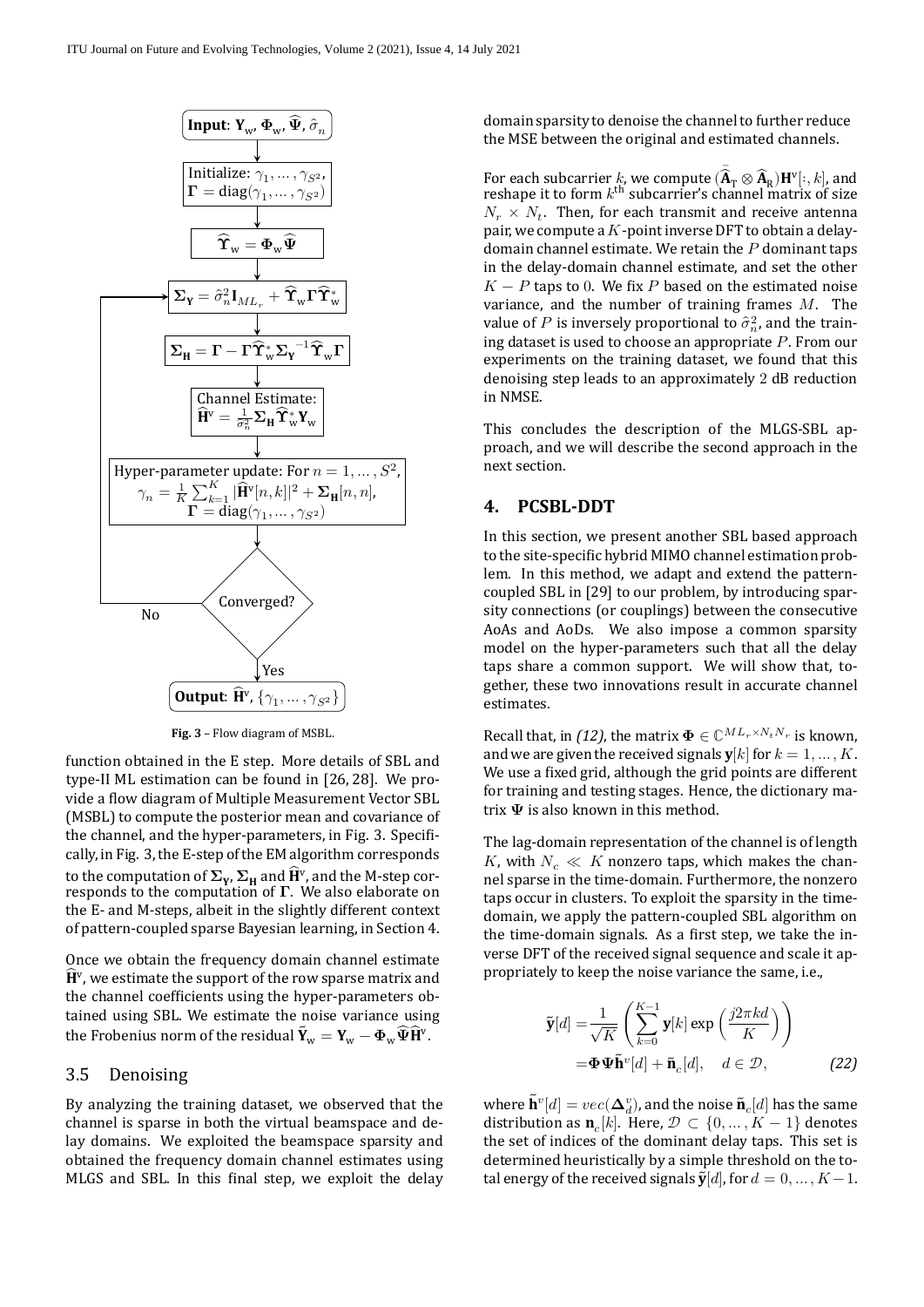This operation is done to increase the SNR by eliminating possibly all‐noise samples.

As a next step, we apply a whitening filter as in the previous approach. The whitened time‐domain signal is ob‐ tained similar to *[\(16\)](#page-3-2)* as

$$
\widetilde{\mathbf{y}}_{\mathbf{w}}[d] = \mathbf{D}_{\mathbf{w}}^{-*} \widetilde{\mathbf{y}}[d] = \mathbf{D}_{\mathbf{w}}^{-*} \mathbf{\Phi} \mathbf{\Psi} \widetilde{\mathbf{h}}^{v}[d] + \widetilde{\mathbf{n}}_{\mathbf{w}}[d],
$$
 (23)

where  $\tilde{\mathbf{n}}_{w}[d] = \mathbf{D}_{w}^{-*} \tilde{\mathbf{n}}_{c}[d] \sim \mathcal{CN}(\mathbf{0}, \sigma^2 \mathbf{I}_{ML_r}).$ 

Note that the following approach is first applied to the true channels from the training data by regularizing it with a very small variance white Gaussian noise and uniform grids for AoAs and AoDs. Then, in the testing stage, the grid points are refined based on the joint AoA/AoD pattern that is extracted from the training data. Since the sparse model and overall procedure is the same in the training and testing phases except for the measurement matrices (there is an additional matrix  $\mathbf{D}_w^{-*} \mathbf{\Phi}$  multiplying the true channels from the left in testing stage in *[\(23\)](#page-6-0)*), we directly present the method used in the testing stage. The channel estimator in both phases operates on the re‐ ceived signals  $\tilde{\mathbf{y}}_w[d]$ , for  $d \in \mathcal{D}$ .

Thepattern-coupled SBL method in [[29\]](#page-14-6) assumes noisy measurements of the form of

$$
y = Ax + n, \qquad (24)
$$

where **y** is the observed vector, **A** is the measurement ma‐ trix, and the **x** is the sparse signal with some unknown block‐sparsity patterns. The vector **n** is the zero‐mean Gaussian noise with scaled identity covariance matrix. Hence, the model is in accordance with the one in *[\(23\)](#page-6-0)*. Let us define  $\mathbf{A} = \mathbf{D}_w^{-*} \mathbf{\Phi} \mathbf{\Psi}$ ,  $\mathbf{y}^d = \tilde{\mathbf{y}}_w[d]$ ,  $\mathbf{x}^d = \tilde{\mathbf{h}}^v[d]$  and  $\mathbf{n}^d = \tilde{\mathbf{n}}_{\mathrm{w}}[d]$ . Then, we have all the measurements from *[\(23\)](#page-6-0)* for  $d \in \mathcal{D}$  in the form

$$
\mathbf{y}^d = \mathbf{A}\mathbf{x}^d + \mathbf{n}^d, \quad d \in \mathcal{D}.\tag{25}
$$

Let us express the sparse vector  $\mathbf{x}^d \in \mathbb{C}^{G_{t}G_{r}}$  in the following form with special indices:

$$
\mathbf{x}^{d} = \begin{bmatrix} x_{1,1}^{d} \\ \vdots \\ x_{G_r,1}^{d} \\ x_{1,2}^{d} \\ \vdots \\ x_{G_r,2}^{d} \\ \vdots \\ x_{1,G_t}^{d} \\ \vdots \\ x_{G_r,G_t}^{d} \end{bmatrix}, \quad d \in \mathcal{D}.
$$
 (26)

Note that the elements of  $\mathbf{n}^d$  are independent and identically distributed zero‐mean complex Gaussian random variables with variance  $\sigma^2$ .

## 4.1 Proposed pattern‐coupled hierarchical model

<span id="page-6-0"></span>To exploit both the block‐sparse structure along AoAs, AoDs, and the common sparsity for all the delay taps, we define a prior over  $\mathbf{x} \triangleq {\mathbf{x}^d : d \in \mathcal{D}}$  as

$$
p(\mathbf{x}|\alpha) = \prod_{g_r=1}^{G_r} \prod_{g_t=1}^{G_t} \prod_{d \in \mathcal{D}} \mathcal{CN}\left(x^d_{g_r, g_t} | 0, \eta_{g_r, g_t}^{-1}\right).
$$
 (27)

To model the pattern‐coupled block sparsity, we express the common parameter  $\eta_{g_r,g_t}$  among the delay taps as

<span id="page-6-2"></span>
$$
\eta_{g_r,g_t} = \alpha_{g_r,g_t} + \beta_r \alpha_{g_r-1,g_t} + \beta_r \alpha_{g_r+1,g_t} + \beta_t \alpha_{g_r,g_t-1} + \beta_t \alpha_{g_r,g_t+1},
$$
(28)

where  $\alpha = {\alpha_{g_r,g_t}}$  are the hyper-parameters controlling the sparsity of **x**. The parameters  $\beta_r \in [0,1]$ and  $\beta_t \in [0, 1]$  indicate the pattern relevance between  $x_{g_r,g_t}^d$  and its neighboring coefficients and they are taken as known constants in accordance with the related works. Different from [\[29\]](#page-14-6), we do not impose any Gamma prior for the hyper-parameters  $\{\alpha_{g_r,g_t}\}$ . Instead, we consider these hyper-parameters to be deterministic and unknown, which is equivalent to assuming a non‐ informative prior. In our experiments, we find that this approach works better than imposing the Gamma prior.

Note that in the testing stage, the noise variance is not given explicitly. Instead a range information is provided. So, we assume that we do not know  $\gamma = 1/\sigma^2$ , but we introduce a uniform prior on  $\gamma$ , i.e.,  $\gamma \sim \mathcal{U}[\gamma_{\text{low}}, \gamma_{\text{upp}}]$  where the bounds are provided along with the test data. This assumption also differs from the Gamma distribution that is considered in [\[29](#page-14-6)].

We utilize an EM algorithm for learning the sparse signal **x** and the hyper-parameters  $\Theta \triangleq {\{\alpha, \gamma\}}$ . In the EM formulation, the signal **x** is treated as a hidden variable, and we iteratively maximize a lower bound on the posterior probability  $p(\Theta|\mathbf{y})$  (this lower bound is also referred to as the Q-function). The algorithm alternates between an E‐step and an M‐step. We explain these two steps below.

#### 4.2 E‐Step

<span id="page-6-1"></span>In the E‐step, we need to compute the posterior distribu‐ tion of **x** conditioned on the observed data and the hyper‐ parameters estimated from the  $s<sup>th</sup>$  iteration, i.e.,

<span id="page-6-4"></span><span id="page-6-3"></span>
$$
p(\mathbf{x}|\mathbf{y},\Theta^{(s)}) \propto p(\mathbf{x}|\boldsymbol{\alpha}^{(s)}) p(\mathbf{y}|\mathbf{x},\gamma^{(s)})
$$
. (29)

The posterior probability can be computed as a multivariate Gaussian distribution with mean and covariance ma‐ trix for  $\mathbf{x}^d$  as

$$
\boldsymbol{\mu}^{d^{(s)}} = \gamma^{(s)} \left( \gamma^{(s)} \mathbf{A}^* \mathbf{A} + \mathbf{D}^{(s)} \right)^{-1} \mathbf{A}^* \mathbf{y}^d, \quad d \in \mathcal{D} \tag{30}
$$

$$
\boldsymbol{\chi}^{d^{(s)}} = \left(\gamma^{(s)}\mathbf{A}^*\mathbf{A} + \mathbf{D}^{(s)}\right)^{-1}, \quad d \in \mathcal{D}
$$
 (31)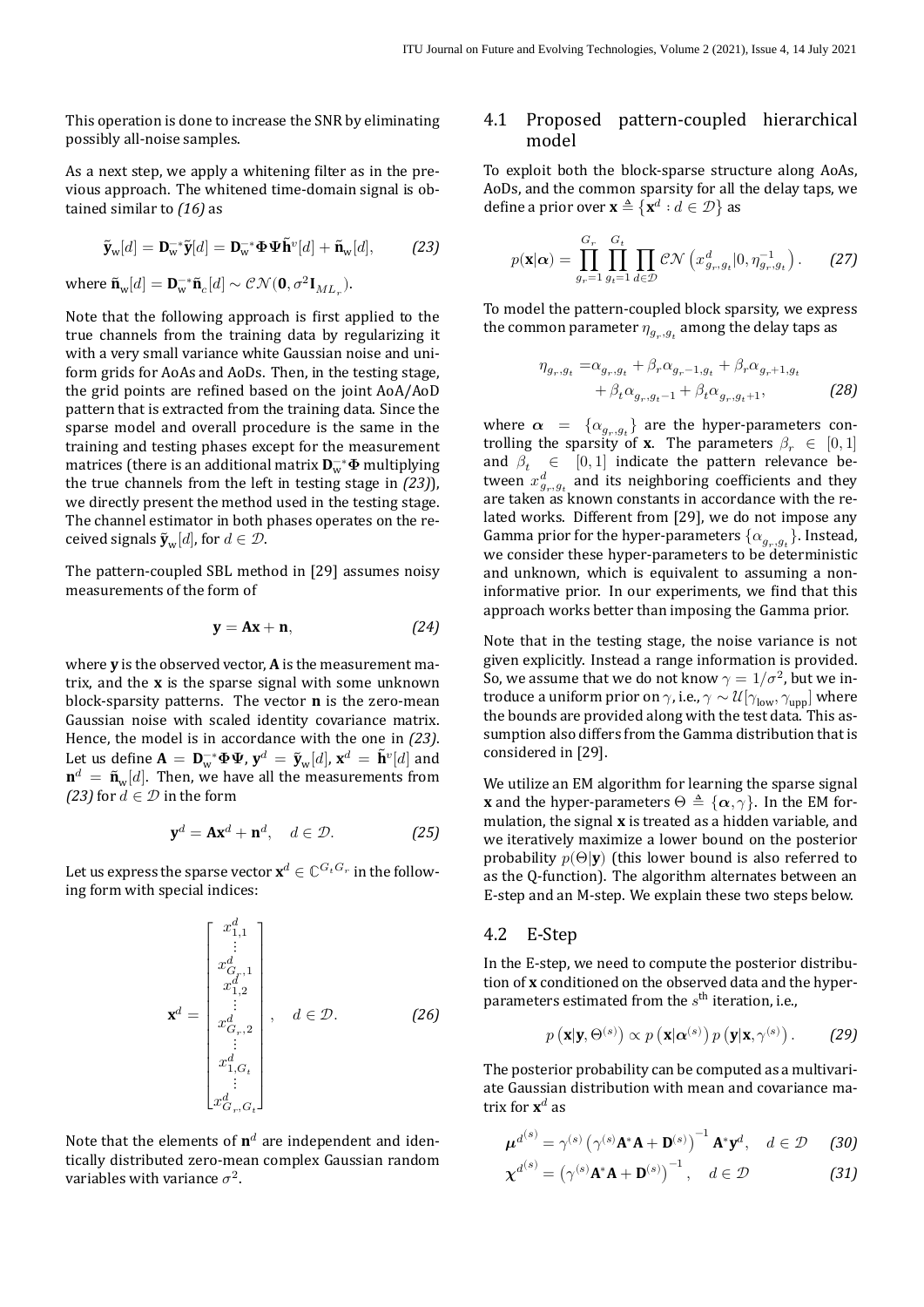from [\[29](#page-14-6)] where  $\mathbf{D}^{(s)} \in \mathbb{R}^{G_r G_t \times G_r G_t}$  is a diagonal matrix with the diagonal elements  $\eta_{g_r,g_t}^{(s)}$  that are ordered according to the indexing in *[\(26\)](#page-6-1)*. Let  $\mu^{d}_{g_r,g_t}^{(s)}$  and  $\chi^{d}_{g_r,g_t}^{(s)}$  denote the elements of  $\boldsymbol{\mu}^{d^{(\boldsymbol{s})}}$  and  $\boldsymbol{\chi}^{d^{(\boldsymbol{s})}}$  corresponding to the index ordering in *[\(26\)](#page-6-1)*.

#### 4.3 M‐Step

In the M-step, the hyper-parameters  $\Theta = {\alpha, \gamma}$  are estimated by treating **x** as hidden variables and iteratively maximizing the O-function, *i.e.*,

$$
\Theta^{(s+1)} = \arg \max_{\Theta} Q(\Theta | \Theta^{(s)})
$$
  
= 
$$
\arg \max_{\Theta} \mathbb{E}_{\mathbf{x} | \mathbf{y}, \Theta^{(s)}} [\ln p(\Theta | \mathbf{x}, \mathbf{y})],
$$
 (32)

where the expectation is with respect to the posterior distribution  $p(\mathbf{x}|\mathbf{y}, \Theta^{(s)})$ . We can express the above maximization with respect to Θ as

$$
\begin{aligned}\n\text{maximize} \quad & \mathbb{E}_{\mathbf{x}|\mathbf{y},\Theta^{(s)}} \left[ \ln p(\boldsymbol{\alpha}) p(\mathbf{x}|\boldsymbol{\alpha}) \right] \\
&+ \mathbb{E}_{\mathbf{x}|\mathbf{y},\Theta^{(s)}} \left[ \ln p(\mathbf{y}|\mathbf{x},\gamma) p(\gamma) \right].\n\end{aligned}\n\tag{33}
$$

We can implement the iterative updates in an alternating manner as follows:

#### 1) Update for  $\alpha$ :

Following a similar approach in[[29\]](#page-14-6), we can obtain a sub‐ optimal update for  $\alpha$  as (the optimal update is not available in closed form due to the coupled variables):

$$
\alpha_{g_r, g_t}^{d}^{(s+1)} = \frac{|\mathcal{D}|}{\omega_{g_r, g_t}^{(s)}}, \quad d \in \mathcal{D}, \quad g_r = 1, \dots, G_r,
$$
\n
$$
g_t = 1, \dots, G_t, \tag{34}
$$

where

$$
\omega_{g_r,g_t}^{(s)} = \sum_{d \in \mathcal{D}} \left( \left| \mu_{g_r,g_t}^{d(s)} \right|^2 + \chi_{g_r,g_t}^{d(s)} \right. \\
\left. + \beta_r \left( \left| \mu_{g_r-1,g_t}^{d(s)} \right|^2 + \chi_{g_r-1,g_t}^{d(s)} \right) \right. \\
\left. + \beta_r \left( \left| \mu_{g_r+1,g_t}^{d(s)} \right|^2 + \chi_{g_r+1,g_t}^{d(s)} \right) \right. \\
\left. + \beta_t \left( \left| \mu_{g_r,g_t-1}^{d(s)} \right|^2 + \chi_{g_r,g_t-1}^{d(s)} \right) \right. \\
\left. + \beta_t \left( \left| \mu_{g_r,g_t+1}^{d(s)} \right|^2 + \chi_{g_r,g_t+1}^{d(s)} \right) \right), \\
g_r = 1, \dots, G_r, \quad g_t = 1, \dots, G_t. \tag{35}
$$

2) Update for  $\gamma$ :

The hyper-parameter  $\gamma$ , which is the inverse of the noise variance and has a uniform prior distribution on  $[\gamma_{\text{low}}, \gamma_{\text{unp}}]$  can be updated by adapting the derivation in [\[30](#page-14-7)] to the uniform prior considered here, as follows:

$$
\gamma^{(s+1)} = \arg \max_{\gamma} \ \mathbb{E}_{\mathbf{z}|\mathbf{y}, \Theta^{(s)}} \left[ \ln p(\gamma) p(\mathbf{y}|\mathbf{z}, \gamma) \right]. \tag{36}
$$

<span id="page-7-1"></span>**Algorithm 1** EM Algorithm for the Sparse Estimation of **x**

**Input:** The set of indices of the dominating delay taps: . The measurement matrix: **A**. The noisy measurement vectors:  $y^d$ ,  $d \in \mathcal{D}$ . The pattern relevance parameters:  $\beta_r$  and  $\beta_t$ . The solution accuracy:  $\epsilon_{EM}$ . The minimum and maximum iteration numbers:  $s_{\text{min}}$  and  $s_{\text{max}}$ . Initial hyperparameters:  $\Theta^{(0)} = \{\boldsymbol{\alpha}^{(0)}, \gamma^{(0)}\}$ . The lower and upper bounds for  $\gamma$ :  $\gamma_{\text{low}}$  and  $\gamma_{\text{upp}}$ . Initialize the iteration index  $s \leftarrow 0$ .

## 1: **repeat**

- 2: Compute  $\left\{\eta_{g_r,g_t}^{(s)}\right\}$  according to *[\(28\)](#page-6-2)* using  $\boldsymbol{\alpha}^{(s)}.$
- 3: Update  $\mu^{d^{(s)}}$  and  $\chi^{d^{(s)}}$ , for  $d \in \mathcal{D}$  according to [\(30\)](#page-6-3)-[\(31\)](#page-6-4) using  $\left\{ \eta_{g_r,g_t}^{(s)} \right\}$  and  $\gamma^{(s)}$ .
- 4: Update  $\alpha^{(s+1)}$  and  $\gamma^{(s+1)}$  according to *[\(34\)](#page-7-0)* and *[\(37\)](#page-8-0)* using  $\boldsymbol{\mu}^{d^{(s)}}$  and  $\boldsymbol{\chi}^{d^{(s)}}$ , for  $d \in \mathcal{D}$ .
- 5: Set  $s \leftarrow s + 1$ .
- 6: **until**  $s = s_{\text{max}}$  or  $s \geq s_{\text{min}}$  with

$$
\frac{\sum_{d\in\mathcal{D}}\left\|\mu^{d^{(s-1)}}-\mu^{d^{(s-2)}}\right\|^2}{\sum_{d\in\mathcal{D}}\left\|\mu^{d^{(s-1)}}\right\|^2} \leq \epsilon_{\text{EM}}.\tag{39}
$$

**Output:** 
$$
\hat{\mathbf{x}}^d = \boldsymbol{\mu}^{d^{(s-1)}}
$$
, for  $d \in \mathcal{D}$ .

Using the uniform prior, we can obtain  $\gamma^{(s+1)}$  as *[\(37\)](#page-8-0)* at the top of the next page, where

$$
\Pi_{\gamma}(x) = \begin{cases} \gamma_{\text{low}} & \text{if } x \le \gamma_{\text{low}} \\ x & \text{if } \gamma_{\text{low}} < x \le \gamma_{\text{upp}} \\ \gamma_{\text{upp}} & \text{if } x > \gamma_{\text{upp}} \end{cases} \tag{38}
$$

<span id="page-7-0"></span>The overall EM algorithm is implemented by applying the updates iteratively until the difference between  $\boldsymbol{\mu}^{d^{(\boldsymbol{s})}}$  and  $\boldsymbol{\mu}^{d^{(s-1)}}$  is negligible. At the final iteration, the sparse vector estimate  $\hat{\mathbf{x}}^d$  is set to  $\boldsymbol{\mu}^{d^{(s)}}$ , for  $d \in \mathcal{D}.$  The overall algo-rithm is summarized in Algorithm [1](#page-7-1). After multiplying  $\hat{\mathbf{x}}^d$ with the dictionary matrix  $\Psi$ , we obtain the time-domain channel estimates at the dominant delay taps in  $\mathcal{D}$ . Then, we take the  $K$ -point DFT of the time channels and scale we take the *K*-point DF1 of the time channels and scale them by  $1/\sqrt{K}$  to obtain the final frequency channel estimates.

We describe the overall method in the next section in more detail.

## <span id="page-7-2"></span>4.4 Learning the joint relations between AoAs and AoDs

As a first step, we construct the dictionary matrix  $\Psi$  by  $G_r = 96$  AoA and  $G_t = 24$  AoD grid points that are uniformly selected from  $[0, \pi]$ . We only consider this angle range since the array steering vectors for the other angles are the same as those with the angles in  $[0, \pi]$ . Then using 10, 000 true frequency channels provided in the training data set, we add a white Gaussian complex noise to the time-domain channels to obtain the sparse model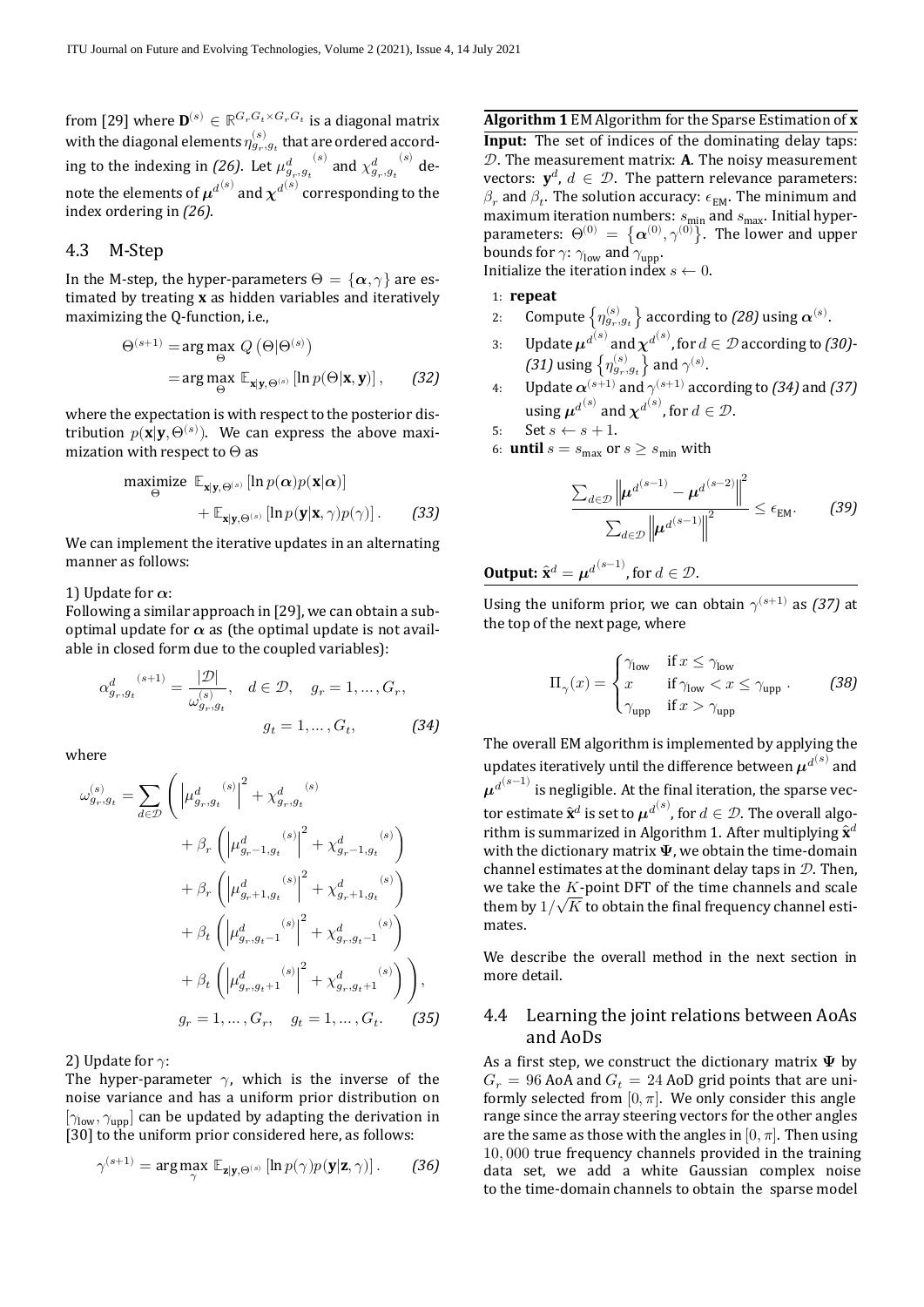$$
\gamma^{(s+1)} = \Pi_{\gamma} \left( \frac{ML_r|\mathcal{D}|}{\sum_{d \in \mathcal{D}} \left( \left\| \mathbf{y}^d - \mathbf{A}\boldsymbol{\mu}^{d(s)} \right\|^2 + \left( \gamma^{(s)} \right)^{-1} \left( G_r G_t - \text{tr} \left( \boldsymbol{\chi}^{d^{(s)}} \mathbf{D}^{(s)} \right) \right) \right)} \right)
$$
(37)

$$
\mathbf{y}_{\text{training}}^d = \mathbf{\Psi} \mathbf{x}_{\text{training}}^d + \mathbf{n}_{\text{training}}^d.
$$
 (40)

Note that the variance of the noise is selected as a very small value, e.g.,  $10^{-4}$ . The motivation is to regularize the model and apply the EM algorithm described previously without any numerical issues. We apply the EM al‐ gorithm in the previous section by keeping the inverse noise variance  $\gamma = 10^4$  fixed in all the 10,000 models obtained from the training dataset. Then, using all the sparse estimates  $\hat{\mathbf{x}}_{\text{training}}^d$ , we estimate the power distribution along  $2G_r = 192$  AoA points and  $2G_t = 48$  AoD points as in Fig. [4.](#page-8-1) Here, we apply a linear interpolation to both the AoA and AoD axes since we will utilize this in the grid construction algorithm in the testing stage. As Fig. [4](#page-8-1) shows, some AoA/AoD grid points are more proba‐ ble for the given simulation site. To exploit this learned in‐ formation, we propose a grid construction algorithm, i.e., Algorithm [2](#page-9-0), to locate the grid points more densely in the yellow regions compared to the blue regions.

We first start with a uniform grid for both AoA and AoD in  $[0, \pi]$  with 96 ⋅ 24 points in total. Then, we assign additional  $96 \cdot 8$  grid points to the most yellow regions in Fig. [4](#page-8-1) by sorting the power values in decreasing order. In the next stage, we change the locations of the points to move them to the places where the power of the sparse vectors obtained from the training data is greater. At the same time, we try to prevent the neighboring grid points from being far away via judicious tuning and adjustments. For this, we consider six different distance thresholds that correspond to the maximum allowable distance between two consecutive grid points in horizontal and vertical di‐ rections. If the logarithm of the mean power value at a particular grid point is high, then a smaller (more restric‐ tive) distance threshold is used. The motivation behind using logarithm is that the power differences across the AoA/AoD grid points are observed to be more empha‐ sized after applying logarithm operation. In the end, the constructed grid point map is shown in Fig. [5](#page-9-1) where the yellow points denote the selected  $96 \cdot 32$  grid points to be utilized in constructing the dictionary matrix in the testing stage. Note that the minimum distance threshold value in the vector **d** is two instead of one since there is already an interpolation by a factor of two. The number of power levels, i.e., six, is chosen heuristically.

In the testing stage, after constructing the dictionary ma‐ trix  $\Psi$  according to the pattern in Fig. [5](#page-9-1), we also modify the pattern‐coupling relations accordingly. For this new grid structure, the AoA and AoD pattern‐coupled block sparsity relations in  $(28)$  and  $(35)$  are modified such that

<span id="page-8-1"></span><span id="page-8-0"></span>

**Fig. 4** – Heatmap for the power distribution of the sparse vector among AoA and AoD grid points.

the consecutive AoA and AoD gird points in Fig. [5](#page-9-1) are con‐ structed as coupled by keeping only the pairs with some distance threshold, i.e., not being far away more than two grid points. The updates in the EM algorithm are the same except for the indices according to the pattern‐coupled block sparsity pattern.

This concludes the description of the PCSBL‐DDT algo‐ rithm, and we will describe the third and last approach in the next section.

## **5. PC‑OMP**

In this section, we present the Projection Cuts Orthogonal Matching Pursuit (PC-OMP) approach for the site-specific hybrid MIMO channel estimation problem. This method makes use of the sparsity of the mm‐wave channel and extracts paths parameters one by one using an OMP algorithm. A novel, custom detection method is used to detect paths, which is optimized using training data.

We express the frequency-domain channel at the  $k^{\text{th}}$  subcarrier in *[\(5\)](#page-2-4)* as

$$
\mathbf{H}[k] = \sum_{\ell=1}^{L} \tilde{\alpha}_{\ell} \exp(-j2\pi\tau_{\ell}k) \mathbf{a}_{\mathbf{R}}(\phi_{\ell}) \mathbf{a}_{\mathbf{T}}^{*}(\theta_{\ell}), \qquad (41)
$$

where the effect of pulse shaping and other scaling factors except the delay of the  $\ell^{\text{th}}$  path, i.e.,  $\tau_{\ell}$  in [\(3\)](#page-2-5), are embedded into  $\tilde{\alpha}_{\ell}$ . Using the identity  $vec(\mathbf{a}\mathbf{b}^T) = \mathbf{b} \otimes \mathbf{a}$ ,  $\mathbf{H}[k]$ vectorizes into

$$
\mathbf{h}_{k} = \sum_{\ell=1}^{L} \tilde{\alpha}_{\ell} \exp\left(-j2\pi\tau_{\ell}k\right) \bar{\mathbf{a}}_{\mathrm{T}}(\theta_{\ell}) \otimes \mathbf{a}_{\mathrm{R}}(\phi_{\ell}) \tag{42}
$$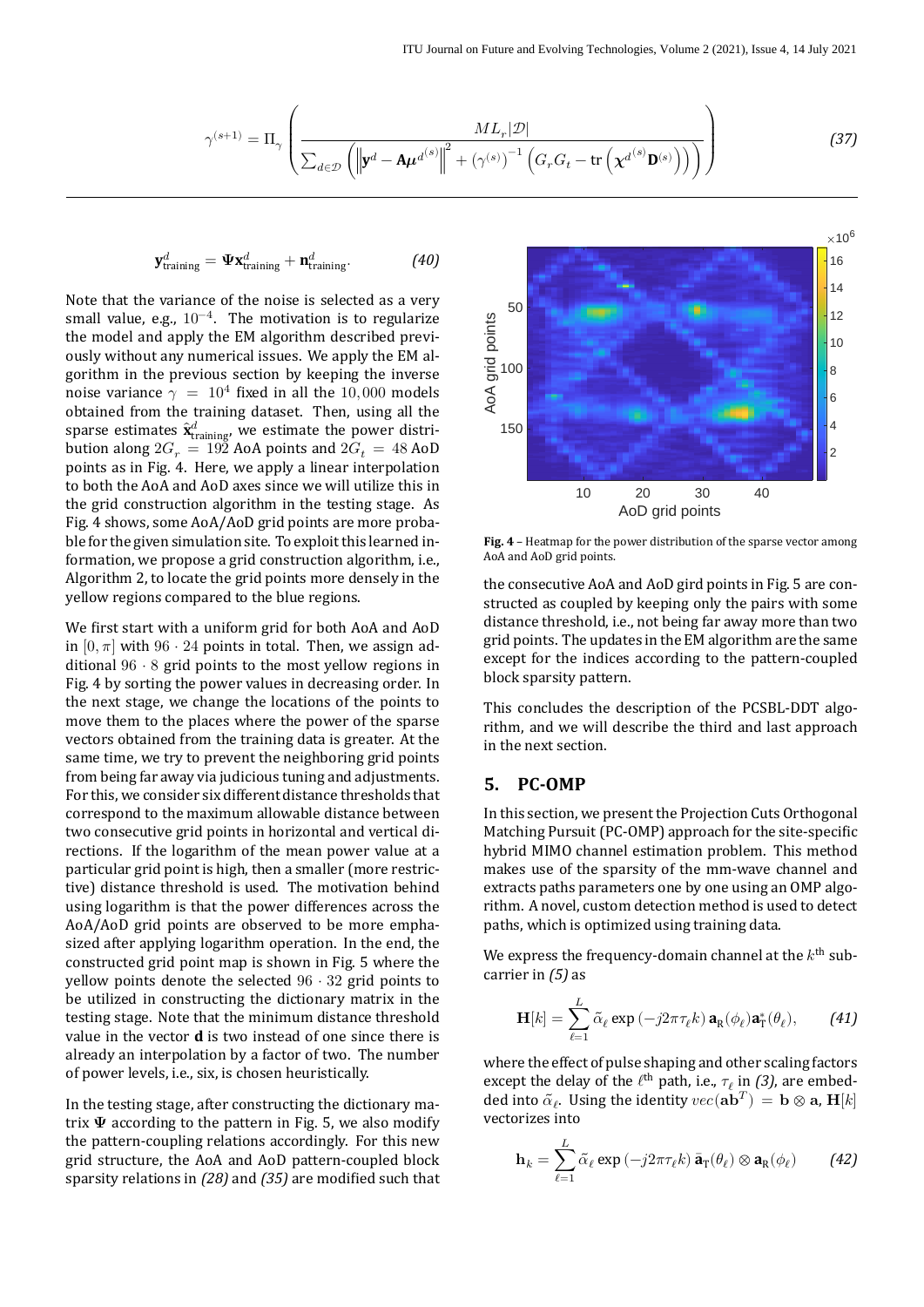<span id="page-9-1"></span>

**Fig. 5** – Non-uniform grid pattern for AoA and AoD in testing stage of the algorithm. The yellow pixels correspond to the selected 96 ⋅ 32 grid points.

and can be horizontally stacked into the matrix from *[\(13\)](#page-3-3)* as

$$
\hat{\mathbf{H}} = \mathbf{\Psi} \mathbf{H}^{\mathsf{v}} = \sum_{\ell=1}^{L} \tilde{\alpha}_{\ell} (\bar{\mathbf{a}}_{\mathrm{T}}(\theta_{\ell}) \otimes \mathbf{a}_{\mathrm{R}}(\phi_{\ell})) \mathbf{a}_{\mathrm{F}}^{T}(\tau_{\ell}) \qquad (43)
$$

with  $[\mathbf{a}_{\mathrm{F}}(\tau_{\ell})]_k = \exp(-j2\pi \tau_{\ell} k)$ . Then the stacked measurements in *[\(13\)](#page-3-3)* can be expressed as

$$
Y = \Phi \hat{H} + N_c.
$$
 (44)

To obtain independent and identically distributed noise entries, we apply the whitening given in *[\(17\)](#page-3-4)*, i.e.,

$$
\mathbf{Y}_{\mathrm{w}} = \mathbf{\Phi}_{\mathrm{w}} \hat{\mathbf{H}} + \mathbf{N}_{\mathrm{w}}.\tag{45}
$$

To ease the notation, we will define the spatial component of a path as

$$
\mathbf{a}_{R-T}(\phi_{\ell}, \theta_{\ell}) = \bar{\mathbf{a}}_{T}(\theta_{\ell}) \otimes \mathbf{a}_{R}(\phi_{\ell})
$$
 (46)

and the channel component of a path as

$$
\mathbf{a}_{R-T-F}(\phi_{\ell}, \theta_{\ell}, \tau_{\ell}) = \mathbf{a}_{F}(\tau_{\ell}) \otimes \mathbf{a}_{R-T}(\phi_{\ell}, \theta_{\ell}). \tag{47}
$$

## 5.1 Approach

Our strategy capitalizes on the fact that  $H$  is a very sparse matrix in the sense that the number of paths  $L$  is much smaller than the maximum matrix rank  $min(N_rN_t, K)$ . Hence, the path components  $\mathbf{a}_F(\tau_\ell) \otimes \bar{\mathbf{a}}_T(\theta_\ell) \otimes \mathbf{a}_R(\phi_\ell)$  are nearly orthogonal to each other, i.e.,

$$
\langle \mathbf{a}_{R-T-F}(\phi_{\ell}, \theta_{\ell}, \tau_{\ell}), \mathbf{a}_{R-T-F}(\phi_{\ell'}, \theta_{\ell'}, \tau_{\ell'}) \rangle \approx 0, \forall \ell \neq \ell'.
$$
\n(48)

Our algorithm consists of extracting the path parameters  $(\phi_{\ell}, \theta_{\ell}, \tau_{\ell})$  one by one and then subtracting their contribution in an OMP algorithm. Two key aspects here are

#### <span id="page-9-0"></span>**Algorithm 2** Grid Construction Algorithm Using the Power Distribution of the Sparse Vectors

**Input:** The interpolated power distribution of  $\{\hat{\mathbf{x}}_{\text{training}}^d\}$ along  $2G_r = 192$  AoA points and  $2G_t = 48$  AoD points. Set  $\mathcal{P}_{\min} = 0$  and  $\mathcal{P}_{\max} = \infty$ . Construct the vector of logarithms of the six power levels that are equally spaced between the logarithms of min‐ imum and maximum power value in the AoA/AoD power distribution. Denote this vector by **p**. Con‐ struct the corresponding distance threshold vector **.** 

- 1: Select the points in the uniform grid for both AoA and AoD in  $[0, \pi]$  with  $96 \cdot 24$  points in total.
- 2: Select additional  $96 \cdot 8$  grid points with the greatest power values.
- 3: **repeat**
- 4: For each grid point, compute the mean power of the three consecutive vertical and horizontal points with the considered point being at the center. Denote this mean power by  $p_{g_r, g_t}$  for grid point  $(g_r, g_t)$ .
- 5: Count the number of entries in **p** which are less than or equal to the logarithm of  $p_{g_r,g_t}$  for each grid point  $(g_r, g_t)$ . Set the corresponding distance threshold  $d_{g_r, g_t}$  as the element of **d** at this index, i.e., the number of entries.
- 6: Update  $P_{\text{max}}$  by the maximum of the mean values computed above among the non‐selected grid points. Set the corresponding grid point as a candi‐ date for inclusion.
- 7: Update  $P_{\text{min}}$  by the minimum of the mean values computed above among the selected grid points whose removal will not alter the maximum allow‐ able distance  $d_{g_r, g_t}$  between consecutive horizontal and vertical selected points. Set the correspond‐ ing grid point as a candidate for removal.
- 8: Remove the grid point found in Step 7 from the grid pattern and add the grid point found in Step 6 to the grid pattern.

9: **until**  $\mathcal{P}_{\text{min}} > \mathcal{P}_{\text{max}}$ 

**Output:** The updated non-uniform grid pattern

(a) how to set the dictionary for determining the path pa‐ rameters and (b) how to know when to stop the OMP it‐ erations. Key to the success of our algorithm lies in the way we address these two aspects, i.e., how we search for path parameters by using projections and how we detect the presence of a new path. We describe these in the sequel.

At each step of OMP, we want to obtain the best matching channel component, i.e., we want to solve

$$
\max_{\phi_{\ell}, \theta_{\ell}, \tau_{\ell}} \left| \langle vec(\boldsymbol{\Phi} \mathbf{a}_{R-T}(\phi_{\ell}, \theta_{\ell}) \mathbf{a}_{F}^{T}(\tau_{\ell})), vec(\mathbf{Y}_{w}) \rangle \right| \qquad \text{(49)}
$$

which can be simplified into

$$
\max_{\phi_{\ell}, \theta_{\ell}, \tau_{\ell}} |\mathbf{a}_{\textrm{R-T}}^{*}(\phi_{\ell}, \theta_{\ell}) \mathbf{\Phi}^{*} \mathbf{Y}_{\textrm{w}} \bar{\mathbf{a}}_{\textrm{F}}(\tau_{\ell}))|, \tag{50}
$$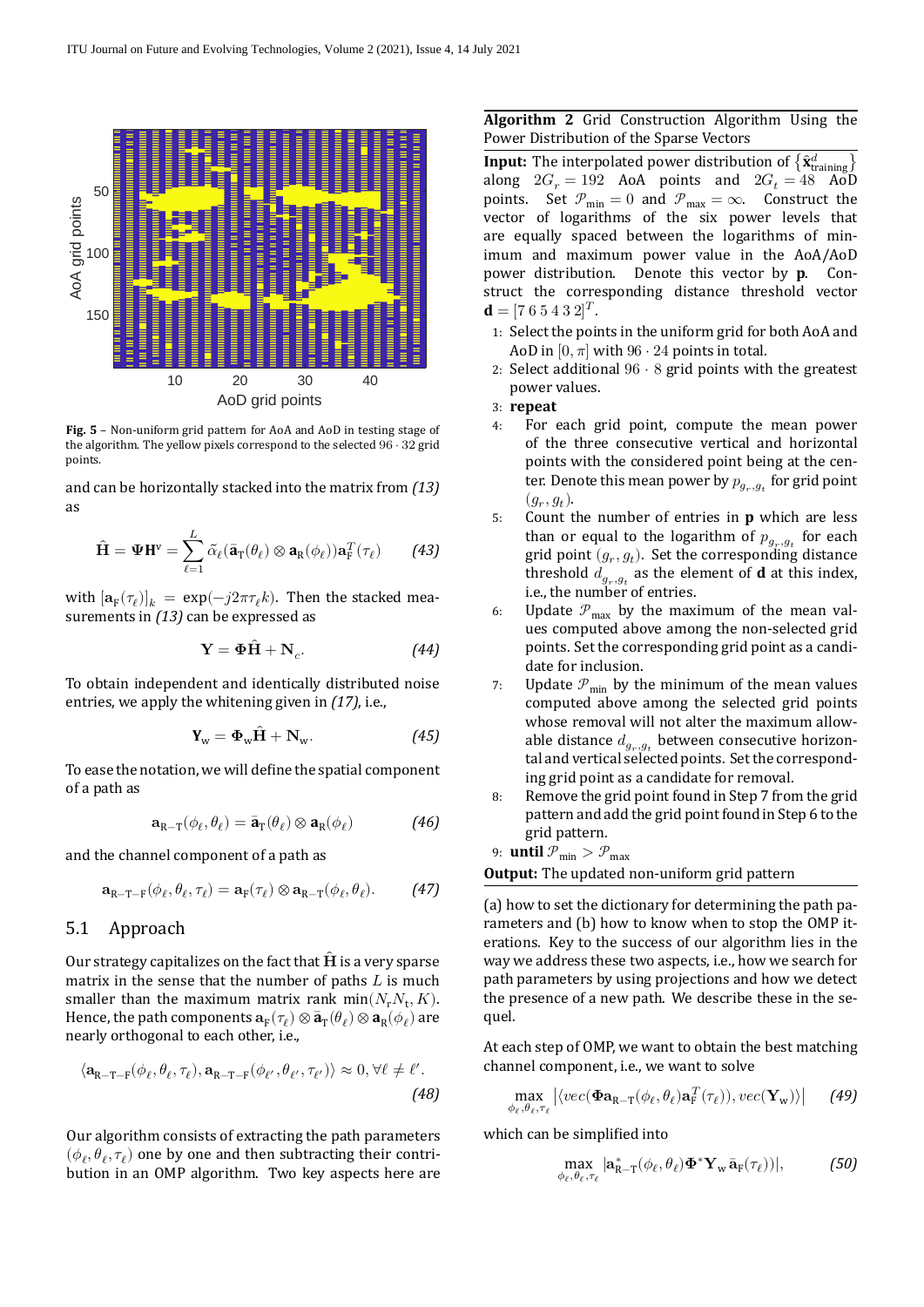where we have used  $\langle vec(\mathbf{A}), vec(\mathbf{B}) \rangle = tr(\mathbf{A}^* \mathbf{B})$  and the cyclic shift property of the trace.

The above maximization problem can be solved by searching over a discretized set of values of the path parameters,  $(\phi_\ell, \theta_\ell, \tau_\ell)$ . We start by considering a small set of values for the path parameters equally spaced in their domains. We choose a resolution of  $4K$  values for  $\tau_{\ell}$ and of  $N_r/2$   $(N_t/2)$  values for  $\phi_\ell$  ( $\theta_\ell$ ). Since we are considering a smaller resolution for the angles than that required for them to cover the entire angular spectrum, we substitute each  $\mathbf{a}_\text{R}(\phi_\ell)$  by a sector beam-pattern  $\hat{\mathbf{a}}_\text{R}(\phi_\ell)$ of width  $4\pi/N_r$ . The same manipulation applies to the phase angles at the transmitter, and thus we can define  $\hat{\mathbf{a}}_{\mathrm{R}-\mathrm{T}}(\phi_\ell, \theta_\ell) = \bar{\mathbf{a}}_{\mathrm{T}}(\theta_\ell) \otimes \hat{\mathbf{a}}_{\mathrm{R}}(\phi_\ell)$ . The sector beam-pattern we consider is the same as the one defined in [\[31](#page-14-8)]. With this definition, we can extract a coarse version of the path parameters  $(\phi_\ell, \theta_\ell, \tau_\ell)$  by maximizing

$$
d_{\phi_{\ell}, \theta_{\ell}, \tau_{\ell}} = |\hat{\mathbf{a}}_{\mathsf{R}-\mathsf{T}}^*(\phi_{\ell}, \theta_{\ell}) \mathbf{\Phi}^* \mathbf{Y}_{\mathsf{w}} \bar{\mathbf{a}}_{\mathsf{F}}(\tau_{\ell})|.
$$
 (51)

## <span id="page-10-1"></span>5.2 Detection

 $\mathbf{\hat{a}}_{R-T}^*(\phi_\ell, \theta_\ell) \mathbf{\Phi}^* \mathbf{Y}_w \mathbf{\bar{a}}_F(\tau_\ell)$  is also comprised of white noise Now we want to know if those parameters can be con‐ sidered as a path detection. To this end, we take into account the null hypothesis of  $H = 0$ , in that case all elements of  $Y_w$  are independent white noise and thus components. Consequently,  $d_{\phi_{\ell},\theta_{\ell},\tau_{\ell}}$  follows a Rayleigh distribution, which has the cumulative distribution funtion

$$
F(d_{\phi_{\ell}, \theta_{\ell}, \tau_{\ell}}) = 1 - \exp\left(-\frac{d_{\phi_{\ell}, \theta_{\ell}, \tau_{\ell}}^2}{2\sigma^2}\right).
$$
 (52)

Since there is a channel contribution only for a small num‐ ber of path parameters, we have that the *median* of all computed values of  $d_{\phi_{\ell},\theta_{\ell},\tau_{\ell}}$  should be close to that of the Rayleigh distribution  $\sigma \sqrt{2 \ln(2)}$ . This insight is key to our algorithm. Then,  $\sigma$  can be approximated as

$$
\sigma \simeq \mu(d_{\phi_{\ell}, \theta_{\ell}, \tau_{\ell}})/\sqrt{2\ln(2)}.
$$
 (53)

In this case, the cumulative function of max  $x_k$  can be computed as  $F_{\text{max}}(x) = \prod F_k(x)$ . Explicitly, it is given by

$$
F_{\max}(\max(d_{\phi_{\ell}, \theta_{\ell}, \tau_{\ell}})) =
$$

$$
\left(1 - \exp\left(-\frac{\max(d_{\phi_{\ell}, \theta_{\ell}, \tau_{\ell}})^2}{2\sigma^2}\right)\right)^{N_r N_t K}.
$$
(54)

Using this, we can compute a detection threshold corre‐ sponding to a confidence level of  $\delta$  as

$$
\mu(d_{\phi_{\ell}, \theta_{\ell}, \tau_{\ell}}) \sqrt{-\log_2(1 - (\delta)^{\frac{1}{N_{\Gamma} N_{\rm t} K}})}.
$$
 (55)

We compare the optimal value of  $d_{\phi_{\ell},\theta_{\ell},\tau_{\ell}}$  obtained by solving [\(51\)](#page-10-0) with the above threshold to decide whether the path is sufficiently significant to be included in the model, or whether to stop the OMP iterations. The value of  $\delta$  is optimized using the dataset information as described later in Section [6.3](#page-12-0).

## 5.3 Refinement

Once a path has been detected, we proceed to refine the path components by iterative projections. We do this by freezing two of the variables and increasing the resolution of the third, in an alternating fashion.

**First steps:** First, we adapt our estimation to handle a higher resolution due to the manipulation we did with the angular resolution.

We start by increasing the time resolution by computing the maximum of  $|\hat{\mathbf{a}}_{\textrm{R--T}}^*(\phi_{\ell},\theta_{\ell})\mathbf{\Phi}^*\mathbf{Y}_{\textrm{w}}\bar{\mathbf{a}}_{\textrm{F}}(\tau_{\ell}))|$  for fixed  $(\phi_{\ell}, \theta_{\ell})$  and  $\tau_{\ell}$  with a resolution of  $32K$  equally spaced points.

<span id="page-10-0"></span>Then, by fixing  $\tau_{\ell}$  and using the identity  $vec(\mathbf{A}^* \mathbf{B} \mathbf{C}) =$  $({\bf C} \otimes {\bf A})^* vec({\bf B})$ , we can simplify the expression to

$$
\left| \hat{\mathbf{a}}_{\mathsf{R}}^* (\phi_{\ell}) \overline{\mathbf{H}}(\tau_{\ell}) \hat{\mathbf{a}}_{\mathsf{T}}(\theta_{\ell}) \right| \tag{56}
$$

with  $\overline{\mathbf{H}}(\tau_{\ell})$  such that  $vec(\overline{\mathbf{H}}(\tau_{\ell})) = \mathbf{\Phi}^* \mathbf{Y}_{w} \overline{\mathbf{a}}_{F}(\tau_{\ell}).$ 

We then proceed to refine the angle components with the highest number of antennas. For simplicity, let us assume that  $N_t > N_r$ . By increasing the resolution of  $\theta_\ell$  to  $32N<sub>r</sub>$  equally spaced points, we do not need to use the sec-tor beam-pattern manipulation, thus we can simply maximize

$$
\left| \hat{\mathbf{a}}_{\mathsf{R}}^*(\phi_\ell) \overline{\mathbf{H}}(\tau_\ell) \mathbf{a}_{\mathsf{T}}(\theta_\ell) \right| \tag{57}
$$

over  $\theta_{\ell}$  while the other path parameters are fixed. Finally, we refine the expression with respect to the remaining angle. Again, the manipulation is not required, and we can maximize

$$
\left| \mathbf{a}_{\mathsf{R}}^*(\phi_\ell) \overline{\mathbf{H}}(\tau_\ell) \mathbf{a}_{\mathsf{T}}(\theta_\ell) \right| \tag{58}
$$

over  $\theta_{\ell}$  while the other path parameters are fixed.

**Iteration steps:** Now that with the first steps we removed the angle uncertainty caused by the sector beam‐ pattern, we can proceed to repeat the same steps iteratively by substituting all sector beam-patterns  $\hat{a}$  by array responses a.

Once the parameters of the path have been estimated,  $(\phi_{\ell}, \theta_{\ell}, \tau_{\ell})$ , we use them to reconstruct the path and subtract it from the received pilots, thereby altering the resid‐ ual. Then, the residual is updated, and the next path is ob‐ tained following the same steps. The residual is updated until a stopping condition is reached, as discussed in Section [5.2](#page-10-1). How to obtain the best stopping condition for our algorithm is discussed in Section [6.3.](#page-12-0)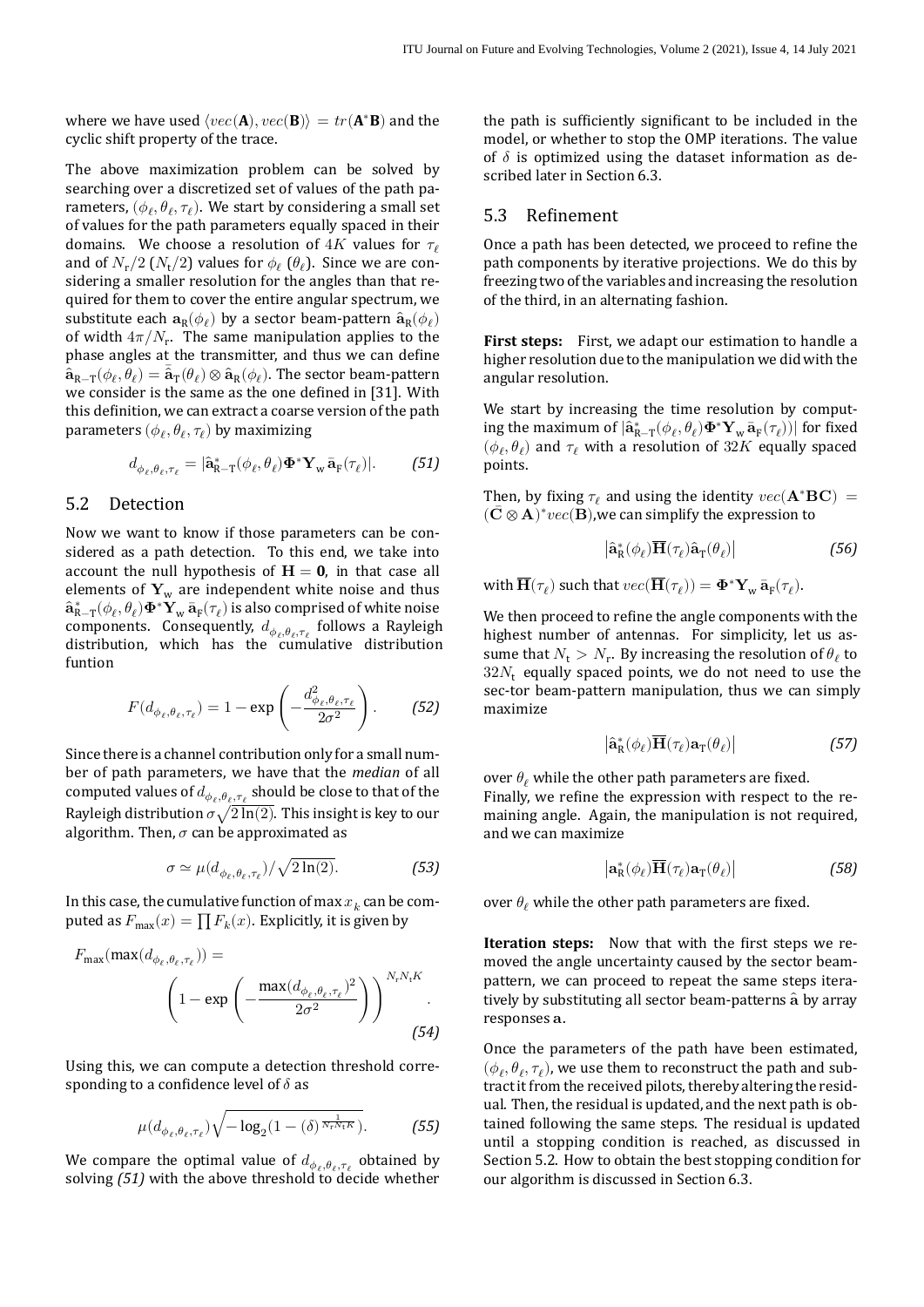<span id="page-11-2"></span>

**Fig. 6** – NMSE behavior over the decision threshold of the 3 training datasets.

<span id="page-11-0"></span>

| SNR (dB)                | Algorithm        | $-15$       | $-10$       | $-5$        |
|-------------------------|------------------|-------------|-------------|-------------|
|                         | SW-OMP           | $-1.45$ dB  | $-5.70$ dB  | $-9.68$ dB  |
| <b>Pilot Frames: 20</b> | MLGS-SBL         | $-4.29$ dB  | $-9.13$ dB  | $-12.34$ dB |
|                         | <b>PCSBL-DDT</b> | $-8.16$ dB  | $-10.62$ dB | $-11.07$ dB |
|                         | PC-OMP           | $-8.34$ dB  | $-12.36$ dB | $-16.15$ dB |
| <b>Pilot Frames: 40</b> | SW-OMP           | $-3.95$ dB  | $-7.95$ dB  | $-11.87$ dB |
|                         | MLGS-SBL         | $-7.55$ dB  | $-11.19$ dB | $-14.15$ dB |
|                         | <b>PCSBL-DDT</b> | $-10.56$ dB | $-12.14$ dB | $-12.62$ dB |
|                         | PC-OMP           | $-12.66$ dB | $-16.33$ dB | $-19.78$ dB |
| <b>Pilot Frames: 80</b> | SW-OMP           | $-7.33$ dB  | $-11.60$ dB | $-15.63$ dB |
|                         | MLGS-SBL         | $-13.02$ dB | $-16.37$ dB | $-18.94$ dB |
|                         | <b>PCSBL-DDT</b> | $-11.90$ dB | $-13.10$ dB | $-13.63$ dB |
|                         | PC-OMP           | $-18.70$ dB | $-21.49$ dB | $-24.48$ dB |

| <b>Table 1 - NMSE table for training data</b> |
|-----------------------------------------------|
|-----------------------------------------------|

<span id="page-11-1"></span>

| $SNR$ (dB)              | Algorithm        | $[-20, -11)$ | $[-11, -6)$ | $[-6, 0]$   |
|-------------------------|------------------|--------------|-------------|-------------|
| <b>Pilot Frames: 20</b> | MLGS-SBL         | $-7.66$ dB   | $-10.97$ dB | $-12.34$ dB |
|                         | PCSBL-DDT        | $-8.94$ dB   | $-9.99$ dB  | $-10.31$ dB |
|                         | PC-OMP           | $-9.09$ dB   | $-12.45$ dB | $-14.22$ dB |
| <b>Pilot Frames: 40</b> | MLGS-SBL         | $-11.87$ dB  | $-12.79$ dB | $-14.20$ dB |
|                         | <b>PCSBL-DDT</b> | $-10.82$ dB  | $-11.33$ dB | $-11.89$ dB |
|                         | PC-OMP           | $-13.79$ dB  | $-15.24$ dB | $-16.79$ dB |
| <b>Pilot Frames: 80</b> | MLGS-SBL         | $-13.62$ dB  | $-16.23$ dB | $-20.08$ dB |
|                         | PCSBL-DDT        | $-11.74$ dB  | $-12.47$ dB | $-12.98$ dB |
|                         | PC-OMP           | $-16.32$ dB  | $-19.07$ dB | $-23.91$ dB |

## **6. NUMERICAL RESULTS**

In this section, we discuss the NMSE performance of our proposed algorithms with the training and testing data generated using *Raymobtime,* a ray tracing based mmWave channel generation tool. We train the mmWave channel estimation algorithms using 10, 000 independent channel realizations, each consisting of 100 paths be‐ tween the Tx and Rx. More details about the channel generation methodology can be found in [[24\]](#page-14-1). We used 20, 40, and 80 pilot frames during both the training and testing phases of the proposed algorithms. For the train‐ ing phase, we used SNR values of  $\{-15, -10, -5\}$  dB. We benchmark the NMSE performance of our proposed al‐ gorithms with a reference state‐of‐the‐art model‐based greedy search algorithm called SW-OMP [4].

We note that while the three new algorithms presented in this paper have been fine-tuned based on the training dataset, the baseline algorithm, SW‐OMP, has been imple‐ mented as‐is from the literature. On the other hand, in our implementation of SW‐OMP, we consider the case where the true AoDs and AoAs are contained in the sparsifying dictionary. While the proposed algorithms do suffer from the off‐grid effects, the SW‐OMP algorithm is insulated from the performance degradation caused by them.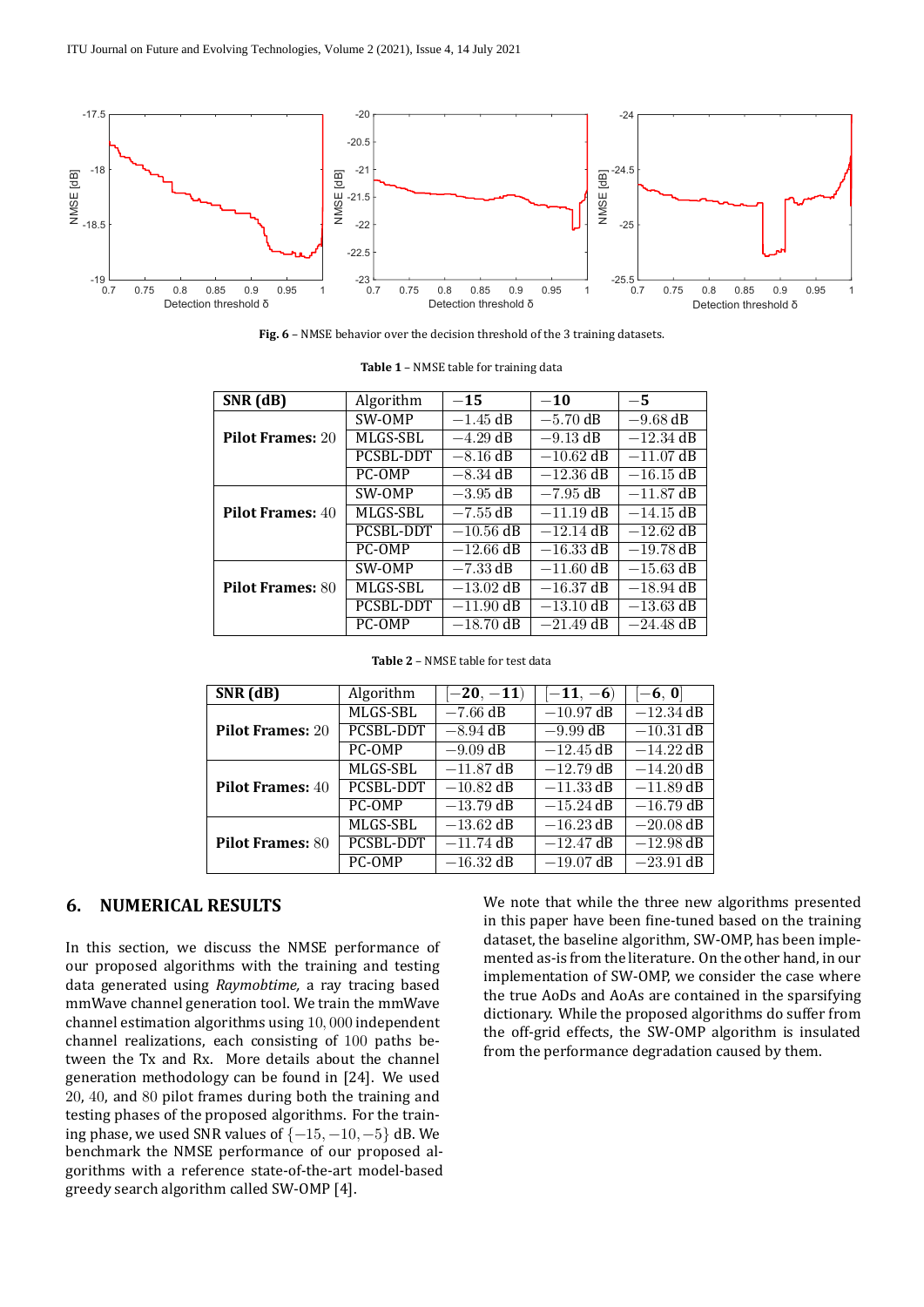## 6.1 MLGS‐SBL

Upon analyzing the training channels, we set the maxi‐ mum number of paths obtained from MLGS to  $S = 10$ , and the number of levels in MLGS to  $N = 5$ . We set the number of columns in the initial AoD/AoA steering ma‐ trices to 256. We use the estimated noise variance after SBL to threshold the number of dominant delay taps of the channel denoiser. As this approach is primarily a model‐ based method, and uses few statistics from the training data, it is suitable for general mmWave channel estimation problems also. Further, the thresholds are set keep‐ ing in mind the computational complexity of the MLGS‐ SBL algorithm. By increasing the number of paths output by MLGS, we can potentially improve the performance of the algorithm, but at the cost of higher computational complexity. We include the NMSE values obtained for the training and testing datasets in Table [1](#page-11-0) and Table [2,](#page-11-1) re‐ spectively. The final performance score achieved, which is a weighted combination of the NMSE performance in Table [2](#page-11-1) when the number of pilot frames is 20, using our proposed algorithm in the mmWave channel estimation challenge is −9.16 dB.

## 6.2 PCSBL‐DDT

In this approach, we adopted an EM‐based sparse Bayesian learning method to exploit the shared sparsity between different delay taps and possible sparsity pat‐ tern couplings between consecutive AoAs and AoDs. We applied the algorithm to the time‐domain received signals by only retaining the dominant delay taps to increase ef‐ fective SNR in the signal used to form the channel esti‐ mate. First, we used the pattern-coupled Sparse Bayesian learning algorithm to the ground‐truth channels in the training dataset by adding a small noise to regularize the data. In this way, we obtained the sparse representations for all the channels in the provided dataset. Then, using the respective sparse vectors and exploiting the density map of joint AoA/AoD grids, we selected a non-uniform grid and refined the pattern couplings between hyperparameters. The algorithm is applied to the test dataset to obtain the channel estimates. The final performance score in the channel estimation challenge is −9.49 dB. The NMSE values for the specific scenarios are shown in Table [2](#page-11-1) for the testing dataset.

## <span id="page-12-0"></span>6.3 PC‐OMP

Before evaluating the performance of PC‐OMP we opti‐ mize the value of the detection threshold value  $\delta$ , described in Section [5.2,](#page-10-1) in order to improve the results. We create a specific optimization method for the structured problem that arises in our approach. This optimiza‐ tion method is focused on reducing the optimization time while being able to perform a high-resolution grid search for the parameter values. We base our training algorithm on the fact that our approach is a greedy algorithm with a carefully chosen stopping condition. This means that we can predict when a change in the solution will happen based on the selected threshold. Knowing this, we create a modified version of our approach that saves all channel iterations together with the computed threshold re‐ quired for them to pass up to a minimum threshold value, in our case 0.7. Once outside the function, we can evaluate these channel estimations and compute the error as a step‐wise function of the threshold. Then, we apply the average operation to the error step‐wise functions for dif‐ ferent scenarios to get a better and smoother result of the error behavior over different threshold values. Fig. [6](#page-11-2) shows the smoothed step‐wise error function for the dif‐ ferent datasets. The selected threshold value is  $\delta \approx 0.98$ . The algorithm with the custom detection method is applied to the test data and the obtained results are shown in Table [2](#page-11-1). The PC‐OMP algorithm outperforms the other two algorithms for the different data sets, as can be ob‐ served from the table. Specially, in lower SNRs where the channel estimation performance is lower due to noise, the PC-OMP algorithm achieves gains of up to 3 dB compared with the other two algorithms. At higher SNRs, e.g.,  $[-6, 0]$  dB, PC-OMP outperforms the other two algorithms by up to 4 dB.

The final performance score on the test dataset in the channel estimation challenge of the PC‐OMP algorithm is −10.64 dB, outperforming the MLGS‐SBL and the PCSBL‐ DDT methods by 1.48 dB and 1.15 dB, respectively. Also, from Table [1](#page-11-0), we can see that the PCSBL‐DDT and the PC‐OMP algorithms are tuned better than the MLGS‐SBL method for the training dataset that result in their better NMSE performances at SNR −15 dB and pilot frames {20, 40}. But the performance gap between MLGS‐SBL and PCSBL‐DDT reduces for the testing data for SNR [-20, -11) dB and 20 pilot frames. Moreover, MLGS-SBL performs better than PCSBL-DDT at SNR  $[-20, -11)$  dB and 40 pilot frames. This can be attributed to the fact that extracting more features from a training dataset may result in an excellent performance during training but slightly inferior performance while testing. This shows that a good model‐based signal processing solution has to be combined with appropriate training, while taking into account the training and testing performance trade‐off.

## **7. CONCLUSION**

We have presented three novel signal processing approaches to estimate an mmWave channel in a hybrid analog‐digital MIMO setup. We have adapted model‐ driven procedures to utilize the AoD, AoA, and channel gain information from a training dataset, and fine-tuned the algorithms to reduce the NMSE in the testing dataset. We empirically showed that our algorithms unanimously performed better than a purely model‐based approach by a large margin on a given training data set. Hence, machine learning approaches can be potentially used in conjunction with model‐driven based approaches to fine-tune them and thereby obtain better performance in physical layer wireless communication problems in realistic channel environments.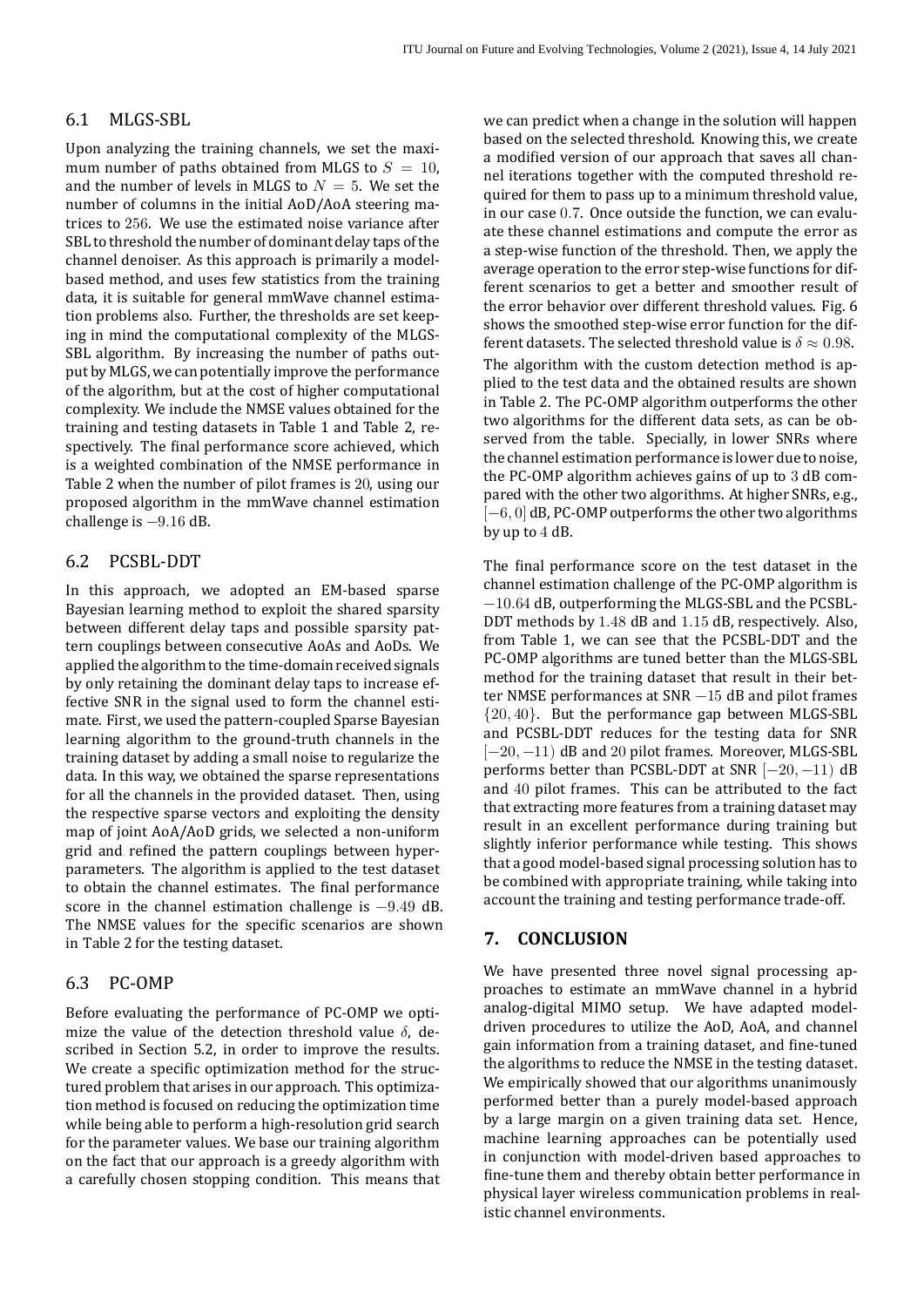#### **ACKNOWLEDGEMENTS**

The work of Sai Subramanyam Thoota and Chandra R. Murthy was financially supported by research grants from Intel Inc. and the Dept. of Telecommunications, Govt. of India. The work of Ozlem Tuğfe Demir, Cenk M. Yetis, Emil Björnson, and Pontus Giselsson was supported by the Wallenberg AI, Autonomous Systems and Software Program (WASP) funded by the Knut and Alice Wallen‐berg Foundation. The work of Marios Kountouris' con‐tribution was partially supported from a Huawei France‐funded Chair towards Future Wireless Networks. The work of Christo Kurisummoottil Thomas was funded by a French FUI project titled MASS‐START.

#### **REFERENCES**

- <span id="page-13-0"></span>[1] R. W. Heath, N. Gonzalez-Prelcic, S. Rangan, W. Roh, and A. M. Sayeed, "An overview of signal process‐ ing techniques for millimeter wave MIMO systems," *IEEE J. Sel. Topics Signal Process.*, vol. 10, no. 3, pp. 436–453, 2016.
- <span id="page-13-1"></span>[2] R. Méndez‐Rial, C. Rusu, N. González‐Prelcic, A. Alkhateeb, and R. W. Heath, "Hybrid MIMO architectures for millimeter wave communications: Phase shifters or switches?" *IEEE Access*, vol. 4, pp. 247–267, 2016.
- <span id="page-13-2"></span>[3] E. Karami, "Tracking performance of least squares MIMO channel estimation algorithm," *IEEE Trans. Commun.*, vol. 55, no. 11, pp. 2201–2209, 2007.
- <span id="page-13-3"></span>[4] J. Rodríguez‐Fernández, N. González‐Prelcic, K. Venugopal, and R. W. Heath, "Frequency‐domain compressive channel estimation for frequency‐ selective hybrid millimeter wave MIMO systems," *IEEE Trans. Wireless Commun.*, vol. 17, no. 5, pp. 2946–2960, 2018.
- <span id="page-13-4"></span>[5] A. Alkhateeb, O. El Ayach, G. Leus, and R. W. Heath, "Channel estimation and hybrid precoding for mil‐ limeter wave cellular systems," *IEEE J. Sel. Topics Sig‑ nal Process.*, vol. 8, no. 5, pp. 831–846, 2014.
- <span id="page-13-5"></span>[6] Z. Marzi, D. Ramasamy, and U. Madhow, "Compres‐ sive channel estimation and tracking for large arrays in mm‐wave picocells," *IEEE J. Sel. Topics Signal Pro‑ cess.*, vol. 10, no. 3, pp. 514–527, 2016.
- <span id="page-13-6"></span>[7] S. Liu, F. Yang, W. Ding, X. Wang, and J. Song, "Twodimensional structured‐compressed‐sensing‐based NBI cancelation exploiting spatial and temporal cor‐ relations in MIMO systems," *IEEE Trans. Veh. Tech.*, vol. 65, no. 11, pp. 9020–9028, 2016.
- <span id="page-13-7"></span>[8] K. Venugopal, A. Alkhateeb, N. G. Prelcic, and R. W. Heath, "Channel estimation for hybrid architecture‐ based wideband millimeter wave systems," *IEEE J. Sel. Areas Commun.,* vol. 35, no. 9, pp. 1996–2009, 2017.
- <span id="page-13-8"></span>[9] E. Vlachos, G. C. Alexandropoulos, and J. Thompson, "Wideband MIMO channel estimation for hy‐ brid beamforming millimeter wave systems via ran‐ dom spatial sampling," *IEEE J. Sel. Topics Signal Pro‑ cess.*, vol. 13, no. 5, pp. 1136–1150, 2019.
- [10] Y. Wang, Y. Zhang, Z. Tian, G. Leus, and G. Zhang, "Super‐resolution channel estimation for arbitrary arrays in hybrid millimeter‐wave massive MIMO systems," *IEEE J. Sel. Topics Signal Process.*, vol. 13, no. 5, pp. 947–960, 2019.
- [11] F. Dong, W. Wang, Z. Huang, and P. Huang, "Highresolution angle‐of‐arrival and channel estimation for mmWave massive MIMO systems with lens an‐ tenna array," *IEEE Trans. Veh. Tech.*, vol. 69, no. 11, pp. 12 963–12 973, 2020.
- [12] H. Xie and N. González-Prelcic, "Dictionary learning for channel estimation in hybrid frequency‐selective mmWave MIMO systems," *IEEE Trans. Wireless Com‑ mun.*, vol. 19, no. 11, pp. 7407–7422, 2020.
- [13] J. P. González-Coma, J. Rodríguez-Fernández, N. González‐Prelcic, L. Castedo, and R. W. Heath, "Channel estimation and hybrid precoding for frequency selective multiuser mmWave MIMO systems," *IEEE J. Sel. Topics Signal Process.*, vol. 12, no. 2, pp. 353–367, 2018.
- [14] S. Gao, X. Cheng, and L. Yang, "Estimating doublyselective channels for hybrid mmWave massive MIMO systems: A doubly‐sparse approach," *IEEE Trans. Wireless Commun.*, vol. 19, no. 9, pp. 5703– 5715, 2020.
- [15] M. Jian, F. Gao, Z. Tian, S. Jin, and S. Ma, "Angledomain aided UL/DL channel estimation for wide‐ band mmWave massive MIMO systems with beam squint," *IEEE Trans. Wireless Commun.*, vol. 18, no. 7, pp. 3515–3527, 2019.
- [16] Z. Zhou, J. Fang, L. Yang, H. Li, Z. Chen, and S. Li, "Channel estimation for millimeter‐wave multiuser MIMO systems via PARAFAC decomposition," *IEEE Trans. Wireless Commun.*, vol. 15, no. 11, pp. 7501– 7516, 2016.
- [17] J. Yang, C. Wen, S. Jin, and F. Gao, "Beamspace channel estimation in mmWave systems via cosparse image reconstruction technique," *IEEE Trans. Com‑ mun.*, vol. 66, no. 10, pp. 4767–4782, 2018.
- [18] L. Lian and V. K. N. Lau, "Coniguration optimization and channel estimation in hybrid beamform‐ ing mmWave systems with channel support side in‐ formation," *IEEE Trans. Signal Process.*, vol. 68, pp. 6026–6039, 2020.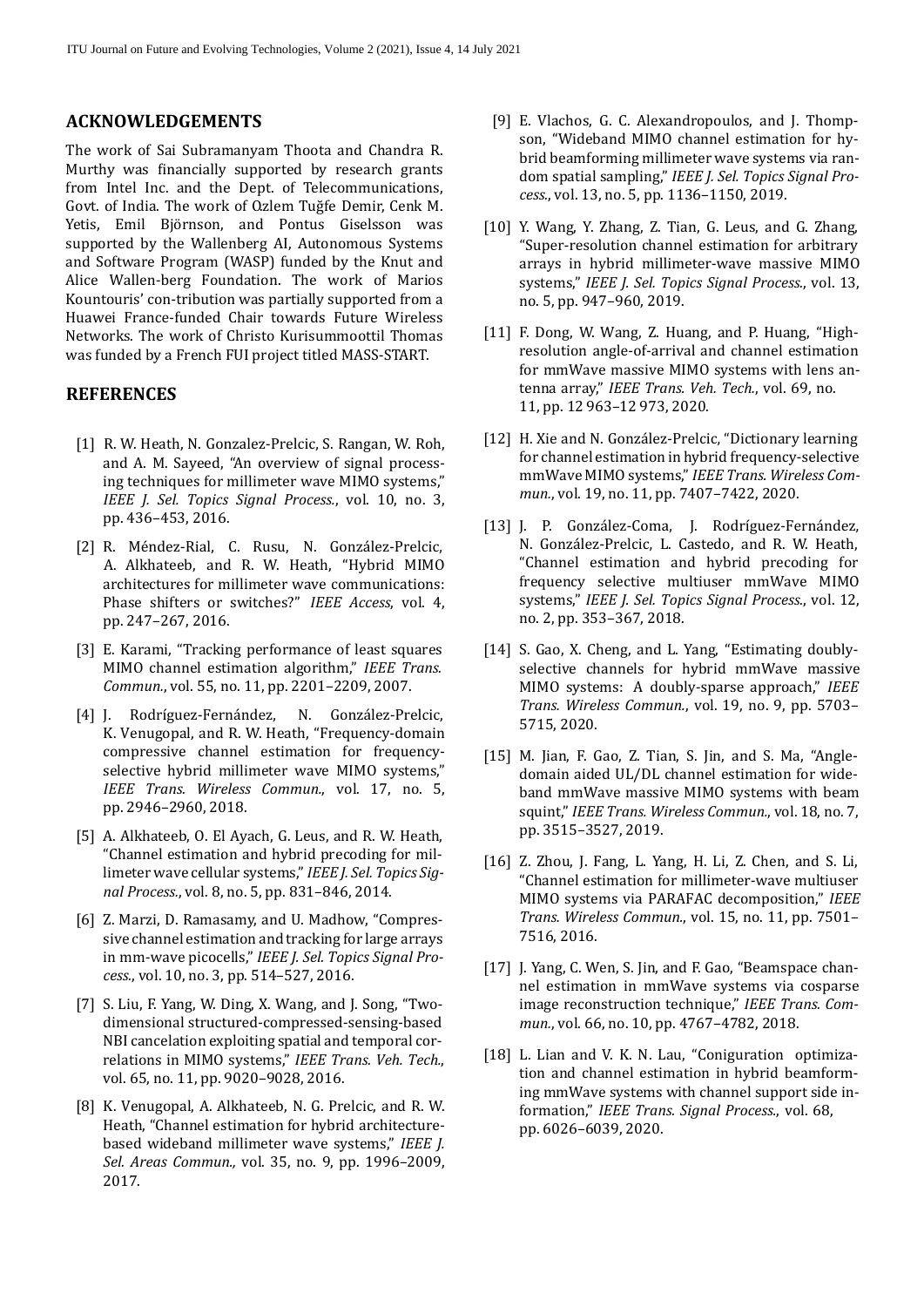- [19] C. K. Anjinappa, A. C. Gürbüz, Y. Yapıcı, and İ. Güvenç, "Off‐grid aware channel and covariance estima‐ tion in mmWave networks," *IEEE Trans. Commun.*, vol. 68, no. 6, pp. 3908–3921, 2020.
- [20] Z. Zhou, J. Fang, L. Yang, H. Li, Z. Chen, and R. S. Blum, "Low‐rank tensor decomposition‐aided channel es‐ timation for millimeter wave MIMO‐OFDM systems," *IEEE J. Sel. Areas Commun.*, vol. 35, no. 7, pp. 1524– 1538, 2017.
- [21] B. Wang, M. Jian, F. Gao, G. Y. Li, and H. Lin, "Beam squint and channel estimation for wide‐ band mmWave massive MIMO‐OFDM systems,"*IEEE Trans. Signal Process.*, vol. 67, no. 23, pp. 5893–5908, 2019.
- [22] F. Bellili, F. Sohrabi, and W. Yu, "Generalized approximate message passing for massive MIMO mmWave channel estimation with Laplacian prior," *IEEE Trans. Commun.*, vol. 67, no. 5, pp. 3205–3219, 2019.
- <span id="page-14-0"></span>[23] F. Talaei and X. Dong, "Hybrid mmWave MIMO‐ OFDM channel estimation based on the multi‐band sparse structure of channel," *IEEE Trans. Commun.*, vol. 67, no. 2, pp. 1018–1030, 2019.
- <span id="page-14-1"></span>[24] A. Klautau, P. Batista, N. González‐Prelcic, Y. Wang, and R. W. Heath, "5G MIMO data for machine learn‐ ing: Application to beam‐selection using deep learn‐ ing," in *Proc. IEEE Inf. Theory and App. Workshop*. IEEE, 2018, pp. 1–9.
- <span id="page-14-2"></span>[25] P. Schniter and A. Sayeed, "Channel estimation and precoder design for millimeter‐wave communica‐ tions: The sparse way," in *Proc. Asilomar Conf. on Sig‑ nals, Syst., and Comput.* IEEE, 2014, pp. 273–277.
- <span id="page-14-3"></span>[26] D. P. Wipf and B. D. Rao, "Sparse Bayesian learn‐ ing for basis selection," *IEEE Trans. Signal Process.*, vol. 52, no. 8, pp. 2153–2164, 2004.
- <span id="page-14-4"></span>[27] Z. Zhang and B. D. Rao, "Sparse signal recovery with temporally correlated source vectors using sparse Bayesian learning," *IEEE J. Sel. Topics Signal Process.*, vol. 5, no. 5, pp. 912–926, 2011.
- <span id="page-14-5"></span>[28] M. E. Tipping, "Sparse Bayesian learning and the relevance vector machine," *J. Mach. Learn. Res.*, vol. 1, no. Jun, pp. 211–244, 2001.
- <span id="page-14-6"></span>[29] J. Fang, L. Zhang, and H. Li, "Two-dimensional pattern‐coupled sparse Bayesian learning via gen‐ eralized approximate message passing," *IEEE Trans. Image Process.*, vol. 25, no. 6, pp. 2920–2930, 2016.
- <span id="page-14-7"></span>[30] J. Fang, Y. Shen, H. Li, and P. Wang, "Pattern-coupled sparse Bayesian learning for recovery of block‐ sparse signals," *IEEE Trans. Signal Process.*, vol. 63, no. 2, pp. 360–372, 2015.

<span id="page-14-8"></span>[31] J. Palacios, D. De Donno, and J. Widmer, "Lightweight" and effective sector beam pattern synthesis with uniform linear antenna arrays," *IEEE Antennas and Wireless Prop. Letters*, vol. 16, pp. 605–608, 2017.

## **AUTHORS**



**Sai Subramanyam Thoota** (IEEE Graduate Student Mem‐ ber) received his B. E. degree in Electronics and Communication Engineering from the College of Engineering, Guindy, Anna University, Chennai, India, in 2003, and his M. Tech. degree in Electrical Engineering from the Indian Institute of Technology,

Madras, Chennai, India, in 2006. From 2008 to 2015, he worked as a Chief engineer for Samsung Research India Bangalore, India, where he worked on GSM/GPRS/EDGE baseband transceiver design. From 2015 to 2016, he worked as a Project Associate at the Dept. of Electrical Communication Engineering, Indian Institute of Science, Bangalore, India. Since 2016, he is pursuing his Ph. D. at the Department of Electrical Communication Engi‐ neering, Indian Institute of Science, Bangalore, India. His research interests include massive MIMO systems, sparse signal recovery and statistical signal processing.



**Dolores Garcia Marti** received her bachelor's degree in Mathe‐ matics from the University of Va‐ lencia, Spain in 2017. She received her M. Sc. in Theoretical Physics degree from Imperial College, Lon‐ don, UK in 2018. Since 2018, she is pursuing a Ph. D. in communica‐

tions at IMDEA Networks associated to the University of Carlos III in Madrid, Spain. Her research interest lie in the intersection between machine learning and millimeter‐ wave communications.



**Özlem Tuğfe Demir** received her B. S., M. S., and Ph. D. degrees in Electrical and Electronics En‐ gineering from Middle East Tech‐ nical University, Ankara, Turkey, in 2012, 2014, and 2018, respec‐ tively. She was a Postdoctoral Re‐ searcher with Linköping Univer‐

sity, Sweden in 2019‐2020. She is currently a Postdoc with KTH Royal Institute of Technology, Sweden. She has authored the textbook *Foundations of User‑Centric Cell‑ Free Massive MIMO* (2021). Her research interests focus on signal processing and optimization in wireless com‐ munications, massive MIMO, beyond 5G multiple antenna technologies, deep learning, and green communications.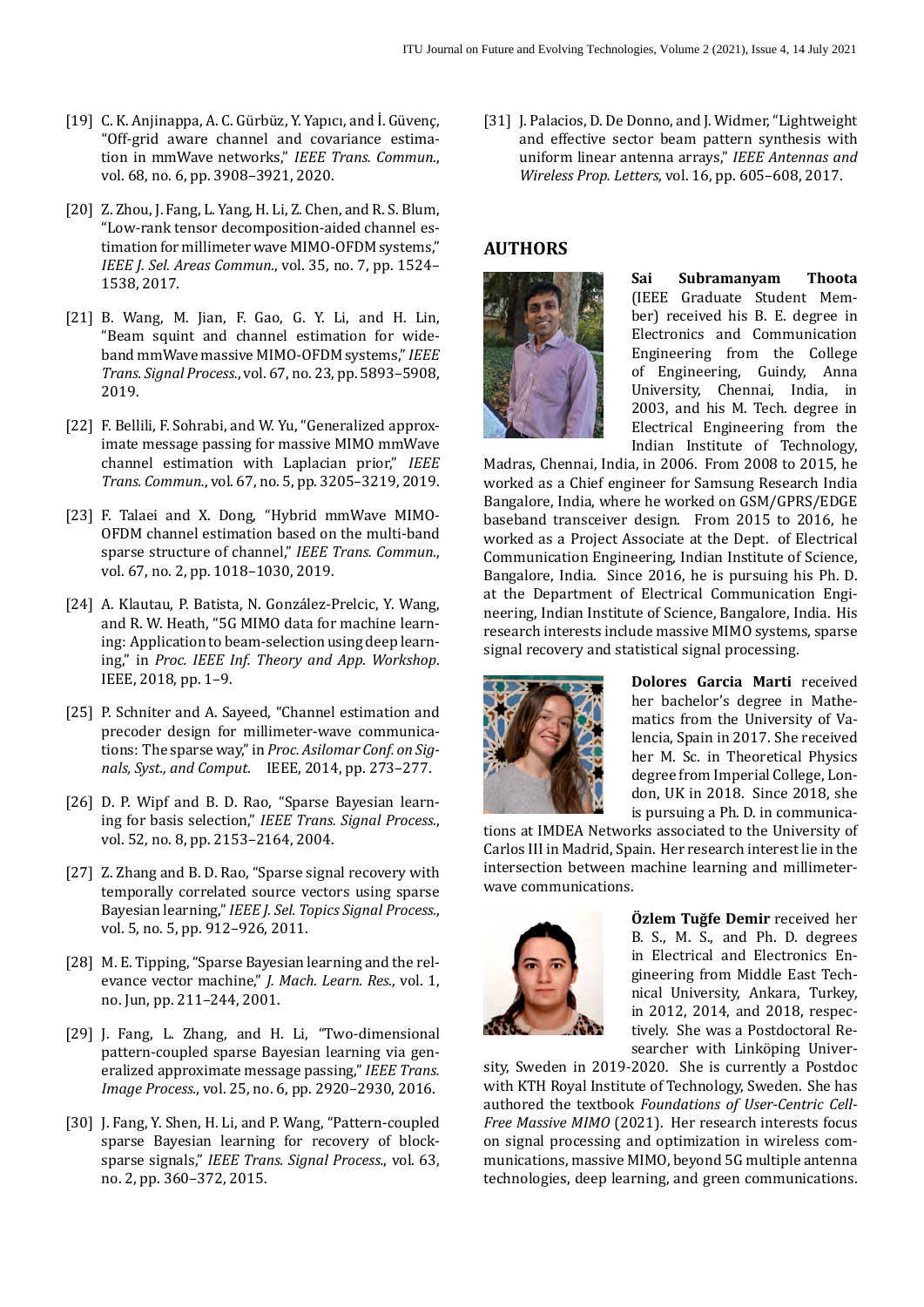She is a recipient of the IEEE SIU 2015 Conference Student Best Paper Award, the Best Thesis Award for M.S. Program and Graduate Courses Performance Award at the Middle East Technical University.



**Rakesh Mundlamuri** received his B. Tech. degree in Electronics and Communication Engineering from Shiv Nadar University, Greater Noida, India in 2018. From 2018 to 2019, he worked as a project assistant in the 5G testbed devel‐

opment project at the Dept. of Electrical Communication Engineering, Indian Institute of Science, Bangalore, India. Since 2019, he is pursuing his M. Sc. in mobile computing systems at EURECOM, France. In his M. Sc. he worked on the intersection of the topics of sparse Bayesian learning and machine learning as well as real‐time 5G mm‐wave systems using OpenAirInterface. His research interests include machine learning in communication systems and real‐time systems.



**Joan Palacios** received his B. Sc. degree in mathematics from the Universitat de Valencia, Spain, in 2015, and the M. Sc. degree in mul‐ timedia and communications in 2016 and PhD degree in 2020, both from IMDEA Networks and the University of Carlos III, Spain. His areas of interest lie in millimeter‐ wave communications with main

research focus on the development of eficient schemes for beam training and tracking, hybrid analog‐digital beamforming, and angle difference of arrival-based localization for quasi‐optical communication systems.



**Cenk M. Yetis** [S'00, M'10] (cenkmyetis@ieee.org) received his B. Sc. degree in electronics engineering from Isik University, Istanbul, Turkey, in 2001, his M. Sc. degree in telecommunications engineering from Istanbul Tech‐

nical University (ITU), in 2004, and his Ph. D. degree in satellite communications and remote sensing from ITU in 2010. He received The Scientiic and Technological Research Council of Turkey (TUBITAK) scholarship from 2005 to 2009. From 2003 to 2007, he was with Turk Telekom (formerly Avea), one of the top three wireless services providers in Turkey, where he held rotational responsibilities in operation and planning groups. From 2007 to 2010, he was a visiting researcher at Ohio State University and the University of California, Irvine. From 2010 to 2019, he held academic positions in universities and research centers in Hong Kong, Singapore, Turkey, and Taiwan (Province of China). In 2019, he joined Lund University, Sweden as a Researcher to extend his research and teaching activities. In 2017, he received a

2‐year Academia Sinica fellowship. His research interests include signal processing, information theory, communication theory, and optimization theory for wireless communications.



## **Christo Kurisummoottil Thomas** received his B. Tech. degree in Electronics and Com-munication<br>Engineering from National Engineering Institute of Technology, Calicut, India, in 2010, his M. E. degree in telecommunication enginee‐

ring from the Indian Institute of Science, Bengaluru, India, in 2012, and his Ph. D. degree in communication systems from EURECOM, France, in 2020. From 2012 to 2014, he was a staff design engineer with Broadcom Communication Technologies Pvt., Ltd., Bengaluru and from 2014 to 2017, he was a design engineer with Intel Corporation, in Bengaluru. Since November 2020, he has been a staff engineer with the Wireless Research and Development, Qualcomm Inc., Espoo, Finland. His research interests include areas in wireless communication, statistical signal processing, compressed sensing, and the analysis and design of mmWave systems.



**Sameera Bharadwaja Hayavadana** received his B. E. degree in Telecommunication Engineering from P. E. S. Institute of Technology, Bangalore, India in 2009 and his M. Tech. degree in Communication Systems from the Indian Institute of Technology Roorkee, Roorkee, India in 2011.

From 2011 to 2013, he worked as a systems engineer in Innovation Labs, Tata Consultancy Services, Delhi where he worked on machine learning algorithms and applications and in 2013, he joined Samsung Semiconductor India R&D (SSIR), Bangalore, India where he is currently working as a senior staff engineer. His work at SSIR involves design and development of machine learning algorithm modules for semiconductor FAB equipment diagnosis. Since 2019, he is pursuing his Ph. D. as an external registrant from SSIR at Signal Processing for Communications lab in the Department of Electrical Communication Engineering, Indian Institute of Science, Bangalore, India. His research interests include group testing, sparse signal recovery and machine learning.



**Emil Björnson** (Senior Member, IEEE) received his M. S. degree in engineering mathematics from Lund University, Sweden, in 2007, and his Ph. D. degree in telecom‐ munications from the KTH Royal<br>Institute Technology, Sweden, Technology, Sweden,

 in 2011. From 2012 to 2014, he held a joint postdoctoral position with the Alcatel‐Lucent Chair on Flexible Radio,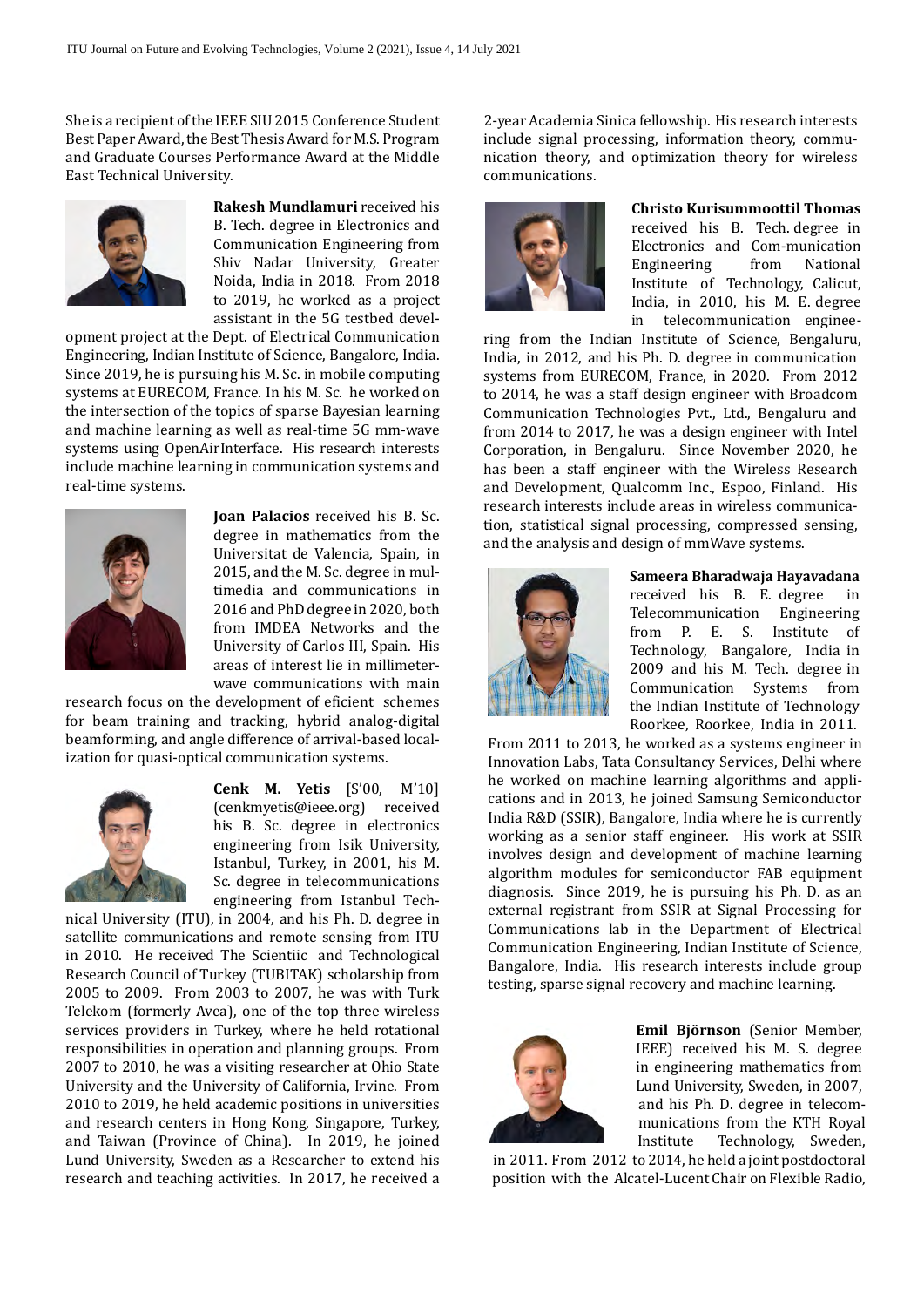SUPELEC, France, and the KTH Royal Institute of Technology. He joined Linköping University, Sweden, in 2014, where he is currently an associate professor. In September 2020, he became a part‐time Visiting Full Professor at the KTH Royal Institute of Technology.

He has authored the textbooks *Optimal Resource Allo‑ cation in Coordinated Multi‑Cell Systems* (2013), *Massive MIMO* Networks: *Spectral, Energy, and Hardware Efficiency* (2017), and *Foundations of User‑Centric Cell‑Free Massive MIMO* (2021). He is dedicated to reproducible re‐ search and has made a large amount of simulation code publicly available. He performs research on MIMO com‐ munications, radio resource allocation, machine learning for communications, and energy eficiency . He has been on the Editorial Board of the IEEE Transactions on Com‐ munications since 2017. He has been a member of the Online Editorial Team of the IEEE Transactions on Wire‐ less Communications since 2020. He has also been a guest editor of multiple special issues.

He has performed MIMO research for over ten years, his papers have received more than 10000 citations, and he has iled more than twenty patent applications. He is a host of the podcast Wireless Future and has a popular YouTube channel. He has received the 2014 Outstanding Young Researcher Award from IEEE ComSoc EMEA, the 2015 Ingvar Carlsson Award, the 2016 Best Ph.D. Award from EURASIP, the 2018 IEEE Marconi Prize Paper Award in Wireless Communications, the 2019 EURASIP Early Career Award, the 2019 IEEE Communications Society Fred W. Ellersick Prize, and the 2019 IEEE Signal Processing Magazine Best Column Award. He also co-authored papers that received Best Paper Awards at conferences, in‐ cluding WCSP 2009, the IEEE CAMSAP 2011, the IEEE SAM 2014, the IEEE WCNC 2014, the IEEE ICC 2015, and WCSP 2017.



**Pontus Giselsson** received his M. Sc. and Ph. D. degrees from Lund University, Sweden, in 2006 and 2012, respectively. During 2013 and 2014, he held a postdoctoral position at Stanford University. He is an associate professor in the De‐ partment of Automatic Control at Lund University. In 2012, he re‐ ceived the Young Author Prize at

the Advanced Control of Chemical Processes IFAC Symposium; in 2014, he received the Young Author Prize at the IFAC World Congress; and in 2015, he received the Ingvar Carlsson Award from the Swedish Foundation for Strate‐ gic Research. His research interests include mathemati‐ cal optimization and its wide range of applications, e.g., in machine learning, control, signal processing, and wireless communication.



**Marios Kountouris** (S'04–M'08– SM'15) received his diploma de‐ gree in electrical and computer engineering from NTUA, Athens, Greece in 2002 and the M. Sc. and Ph. D. degrees in electrical engineering from Télécom Paris, France in 2004 and 2008, respec‐ tively. He is currently an associate

professor and Chair PI on Advanced Wireless Systems at EURECOM, France. Prior to his current appointment, he has held positions at Huawei Paris Research Center, France, CentraleSupélec, France, The University of Texas at Austin, USA, and Yonsei University, S. Korea. He was awarded a consolidator grant by the European Research Council (ERC) in 2020 on goal‐oriented semantic com‐ munication. He has served as Associate Editor for the IEEE Transactions on Wireless Communications, the IEEE Transactions on Signal Processing, and the IEEE Wireless Communication Letters. He has received several awards, including the 2020 IEEE ComSoc Young Author Best Pa‐ per Award, the 2016 IEEE ComSoc CTTC Early Achieve‐ ment Award, the 2013 IEEE ComSoc Outstanding Young Researcher Award for the EMEA Region, the 2012 IEEE SPS Signal Processing Magazine Award, the IEEE SPAWC 2013 Best Paper Award, and the IEEE Globecom 2009 CT Best Paper Award.



**Chandra R. Murthy** (S'03–M'06– SM'11) received his B. Tech. degree in Electrical Engineering from the Indian Institute of Technology, Madras in 1998, M. S. and Ph. D. degrees in Electrical and Computer Engineering from Purdue Univer‐ sity and the University of Califor‐ nia, San Diego, in 2000 and 2006,

respectively. From 2000 to 2002, he worked as an en‐ gineer for Qualcomm Inc., where he worked on WCDMA baseband transceiver design and 802.11b baseband re‐ ceivers. From Aug. 2006 to Aug. 2007, he worked as a staff engineer at Beceem Communications Inc. on advanced receiver architectures for the 802.16e Mobile WiMAX standard. In Sept. 2007, he joined the Department of Electrical Communication Engineering at the Indian In‐ stitute of Science, Bangalore, India, where he is currently working as a professor.

His research interests are in the areas of energy harvesting communications, 5G/6G technologies and compressed sensing. He has over 71 journal and 98 conference papers to his credit. He is a recipient of the MeitY Young Faculty Fellowship from the Govt. of India and the Prof. Satish Dhawan state award for engineering from the Karnataka State Government. He was an associate editor for the IEEE SIGNAL PROCESSING LETTERS during 2012-16 and the SADHANA ACADEMY PROCEEDINGS IN ENGINEERING SCIENCES during 2017-18.